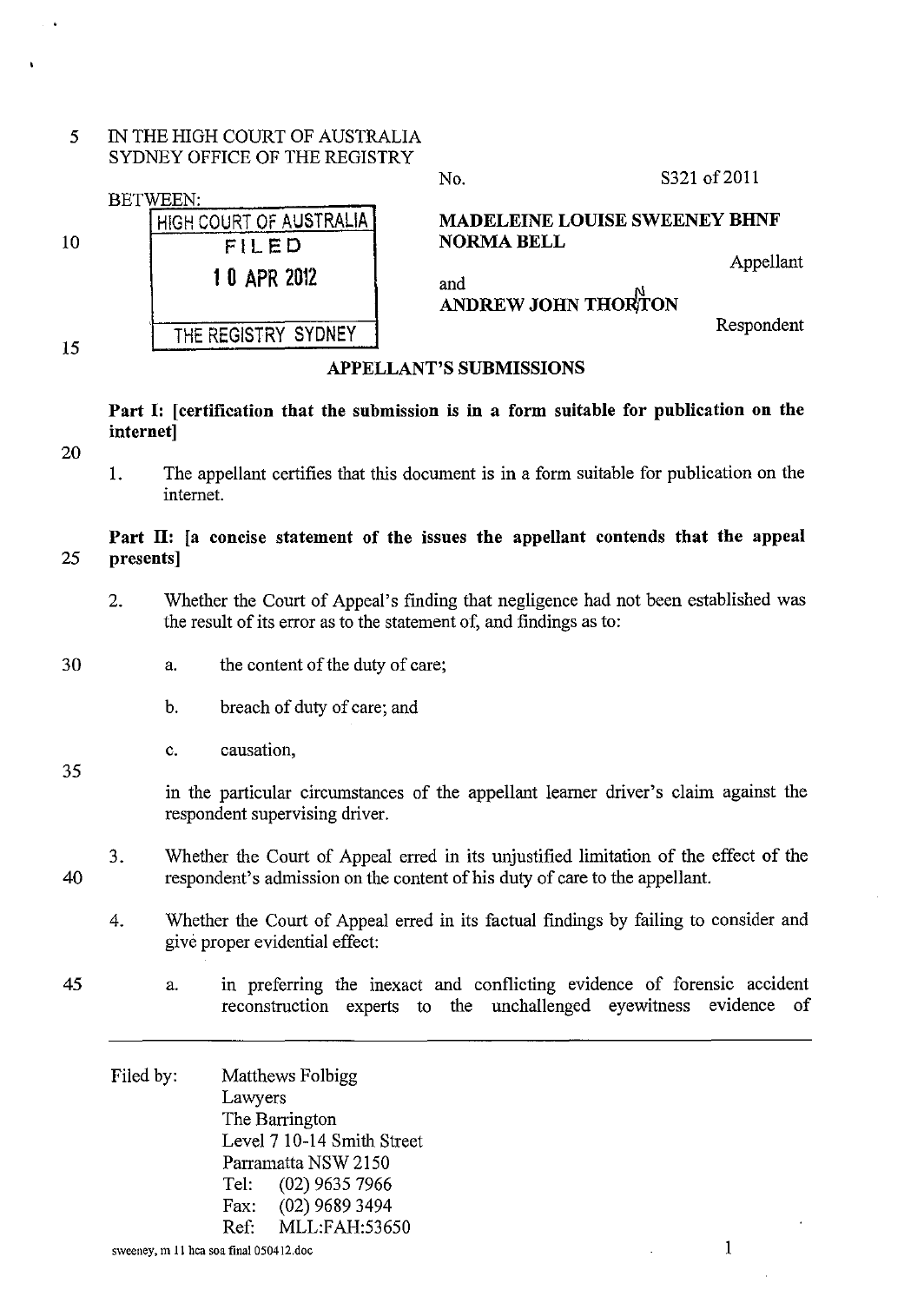- *5*  Ms Fancourt who had thorough knowledge of and experience in driving around the bend where the accident occurred;
	- b. to the eyewitness evidence of Ms Fancourt that when she first saw the vehicle halfway around the bend *'it looked to be travelling too fast to take the bend'*;
	- c. to the evidence in relation to whether the vehicle was under acceleration between losing control and starting to yaw, particularly as that impacted the finding as to the speed of the vehicle at the time of the loss of control;
- 15 d. to the failure of the respondent to give oral evidence where he was one of only two eyewitnesses and differed (in his statement before the Court) in material respects from the sworn evidence of Ms Fancourt and other evidence; and
	- e. to the fact that once the respondent's case that the irregularities in the road surface were a cause of the accident was rejected, the only proper and available inference was that speed on a wet road coupled with the inexperience of the driver caused the accident.

## **Part III: [certification that the appellant has considered whether any notice should be 25 given in compliance with s.78B of the** *Judiciary Act* **1903 (Cth)]**

5. The appellant certifies that it considers that no notice is required under s.78B of the *Judiciary Act* 1983 (Cth).

## 30 **Part IV: [citation of reasons of the primary and intermediate court in the case]**

6. The reasons of the New South Wales Court of Appeal have not been reported in an authorised report, and the medium neutral citation is *Thorton v Sweeney* [2011] NSWCA 244. The reasons of the Supreme Court of New South Wales have not been reported in an authorised report, and the medium neutral citation is *Sweeney v Thorton*  [2010] NSWSC 1030.

## **Part V: [narrative statement of facts]**

- 40 7. The appellant obtained her *'learner licence'* pursuant to the Road Transport (Driver Licensing) Regulation 1999 (NSW) soon after her sixteenth birthday in February 2005 (CA [12]). A person holding a provisional learner's permit was at that time required to undertake 50 hours (now 120 hours) of driving under the supervision of a licensed driver.
- 45

35

10

20

50 8. Between February 2005 and the accident - at which time the appellant was  $16\frac{1}{2}$  years old  $(CA \mid 5)$  – the appellant had driven under the supervision of a licensed driver for a total of about 28 hours (CA [12]), including 2 to 3 hours driving while being supervised by the respondent within a 12 hour period prior to the accident (CA [12]). The appellant's driving experience included five or six sessions *('lessons')* under her father's supervision, the most recent of which had been 2 or 3 weeks prior to the accident (CA [12]).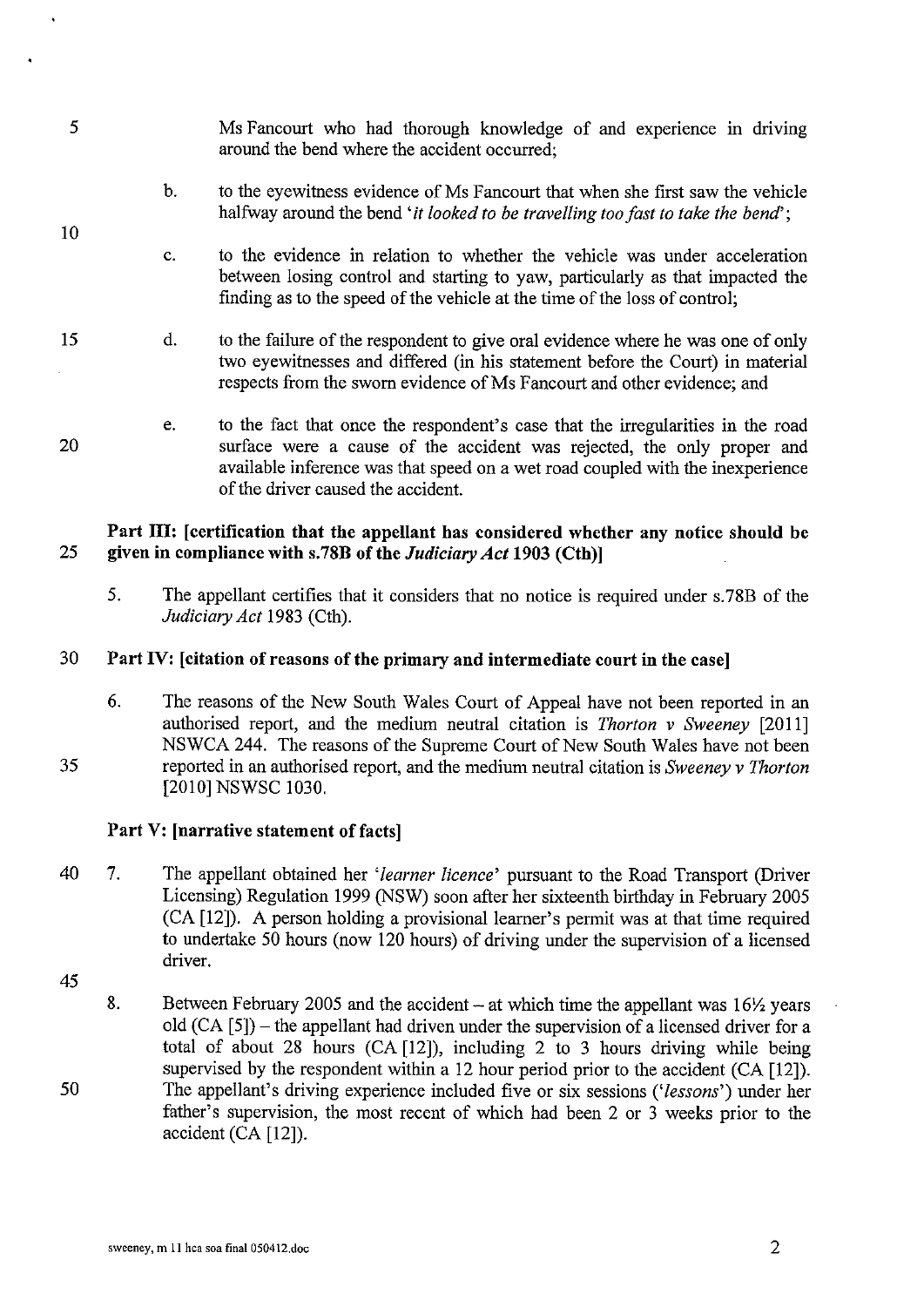- 5 9. The respondent had turned 21 years of age in July 2005 (CA [5]) and held an unrestricted driver's licence (CA [5]). The respondent's vehicle was a 1991 Toyota Camry automatic station wagon (CA [4]).
- 10 15 10. At the time of the accident at about l.lSpm on 27 August 2005 (CA [4]) the respondent was  $-$  as the licensed driver for the purposes of the Regulation  $$ supervising the appellant (CA [4]) in the driving of the respondent's vehicle in an easterly direction approaching and through a bend on Wallanbah Road, between the towns of Tuncurry and Firefly, New South Wales (CA [4]). It was not raining at the time, but the road was damp or wet (CA [4]), with one official meteorological site 5.2kms from the accident location recording 0.8mm of rain in the 24 hours to 9 am on 28 August 2005 and another similarly distanced showing no rainfall (CA [25]).
- 20 25 11. The road was a typical secondary rural road (CA [14]) and was relatively flat and open with an average width of 6.2m to 6.5m sufficient for single lane of traffic in each direction (CA [14]). The road had no marked centre line (CA [14]). At a point about 1.2kms west of the town Dyers Crossing, the respondent's vehicle left the roadway and collided with a tree (CA [17]), causing the appellant to suffer catastrophic brain injury. The appellant's injuries also had the result that the appellant had no The appellant's injuries also had the result that the appellant had no recollection of the accident or the events preceding it (CA [27]).
- 12. The accident location was a section of curved road. For vehicles travelling the direction of the respondent's vehicle (east) a left hand steering input was required to negotiate the bend (CA [19]). The bend was 70m in length and had a curve radius of 190m (CA [19]). The bend had a short relatively straight first transition section, a 30 second central section of 45m at a constant radius of 190m, and third relatively straight transition section leading out of the bend (CA [19]).
- 13. The apex was halfway around the bend, 35m from the commencement (CA [20]). At 13m east of the apex of the apex (22m west of the end of the bend) there was a slight 35 irregularity on the road surface caused by maintenance or construction work of a drain under the road (CA [20]). An aide-memoire setting out these measurements is reproduced at CA [23].
- 14. The irregularity on the road surface was neither significant nor hazardous and would 40 have been experienced, if at all, as a slight bump transmitting vibration through the respondent's vehicle's suspension (CA [20]). It was not severe enough for the surface of the tyre to leave the road surface, but it had the potential to generate slip and, if that occurred, it would be experienced as the rear of the vehicle moving very slightly to the right, and it would occur close the exit spiral of the bend (where the curve radius 45 flattened out) (CA [21 ]). A vehicle travelling between 70kph and 80kph would cover the irregularity in 5/100 of a second (CA [21]).
- IS. The respondent's statement (Exhibit E) said that first *'As she came out of the corner I felt the back of the car move out very slightly to the right'* and then he saw the 50 appellant attempt steering to correct the movement but she *'turned the steering wheel too much to the right'* and *'the car started to overcorrect'* and she *'started to turn the steering to the left again'* and then, after passing an oncoming vehicle (Ms Fancourt), he said that he saw the appellant *'accidentally'* press the accelerator *'straight to the floor quite quickly'.*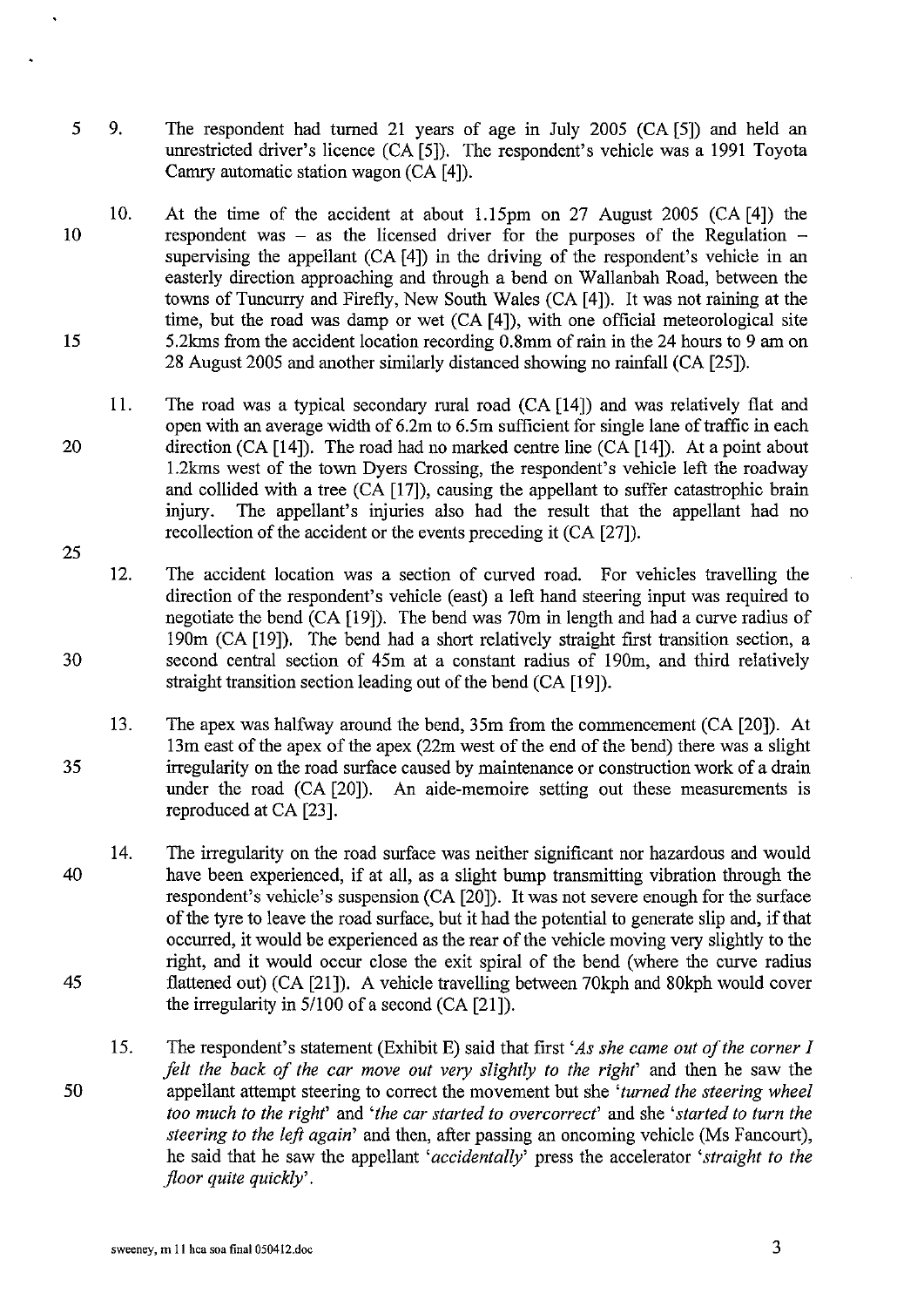- 10 16. The respondent's retained accident reconstruction expert (Mr Keramidas) confirmed that the application of acceleration described by the respondent in his statement (Exhibit E) occurred virtually at the start of the yaw (sideslip tyre marks) (T398.30- 49) and the 'yaw' was 78m from the irregularity and 91m from the apex of the bend (see paragraph 19 below).
	- 17. Ms Fancourt first saw the vehicle at the apex of the bend (see paragraph 21 below) and it was then out of control and *'fishtailing'* (moving from side to side). She saw the appellant *'steering madly'* and demonstrated the motion of the appellant moving the steering wheel first one way and then the other.
	- 18. As the appellant was the holder of a provisional learner's permit she was limited to a speed of 80km/h (CA [18]). The prescribed speed limit for the road at the accident location was 100km/h (CA [18]).
- 25 30 35 40 19. Some tyre markings *('yaw'* mark) were deposited onto the road surface. The yaw mark commenced 56m to the east of the end of the bend, which was 78m from the surface irregularity, and the yaw mark had a radius of 63m (CA [22]). As a matter of calculation, the yaw mark suggested an average speed through the distance of the yaw mark of 70km/h (CA [22]), but that calculation said nothing of the actual speed at various stages before and through the yaw mark. Importantly, the speed through the yaw mark did not equate to the speed of travel prior to the yaw mark and through the bend. Expert opinion could not (because of the lack of data) calculate the speed prior to the yaw mark. The expert evidence was that the *'fishtailing'* that preceded the yaw would have had the effect of *'washing off'* speed in the absence of acceleration, but that might not apply if there was *'acceleration'* during the *'fishtailing'* (TJ [78], [79] and [80]). The only direct evidence of acceleration was the single episode described in the respondent's statement (Exhibit E), and that occurred at about the commencement of the yaw (see paragraph 16 above). Mr Keramidas said in his evidence that the increasingly exaggerated nature of the *'fishtailing'* observed indicated acceleration (T319.20-31; 396.23-39), but said inconsistently in the joint report (which he had prepared for both experts) that the same matters were the result of additional steering overcorrections rather than relating to the application of full throttle part-way through (Exhibit C, page 12 (Blue 290) (reproduced in CA [35], question 16 answer)).
- 45 20. When the respondent's vehicle was in the position indicated by the yaw marks, the vehicle had a slip angle of 11 degrees to the left such that there was no realistic prospect of a Ieamer driver recovering control of the vehicle (CA [22]). The yaw marks indicated a left steering input, but did not indicate whether or not it was a continuation of the left steering input required to negotiate the bend (CA [25]).
- 50 21. A passenger (Ms Taylor) had no recall of the driving sequence prior to the accident (CA [27]) and the respondent was not called as a witness at the trial (CA [28]). A statement of the respondent dated 21 September 2005 given to the police was tendered as part of the appellant's case (Exhibit E, CA [28]).
	- 22. An eyewitness (Ms Fancourt) gave evidence at the trial. In evidence in chief Ms Fancourt said that when she first saw the respondent's vehicle *'it was fishtailing'*

15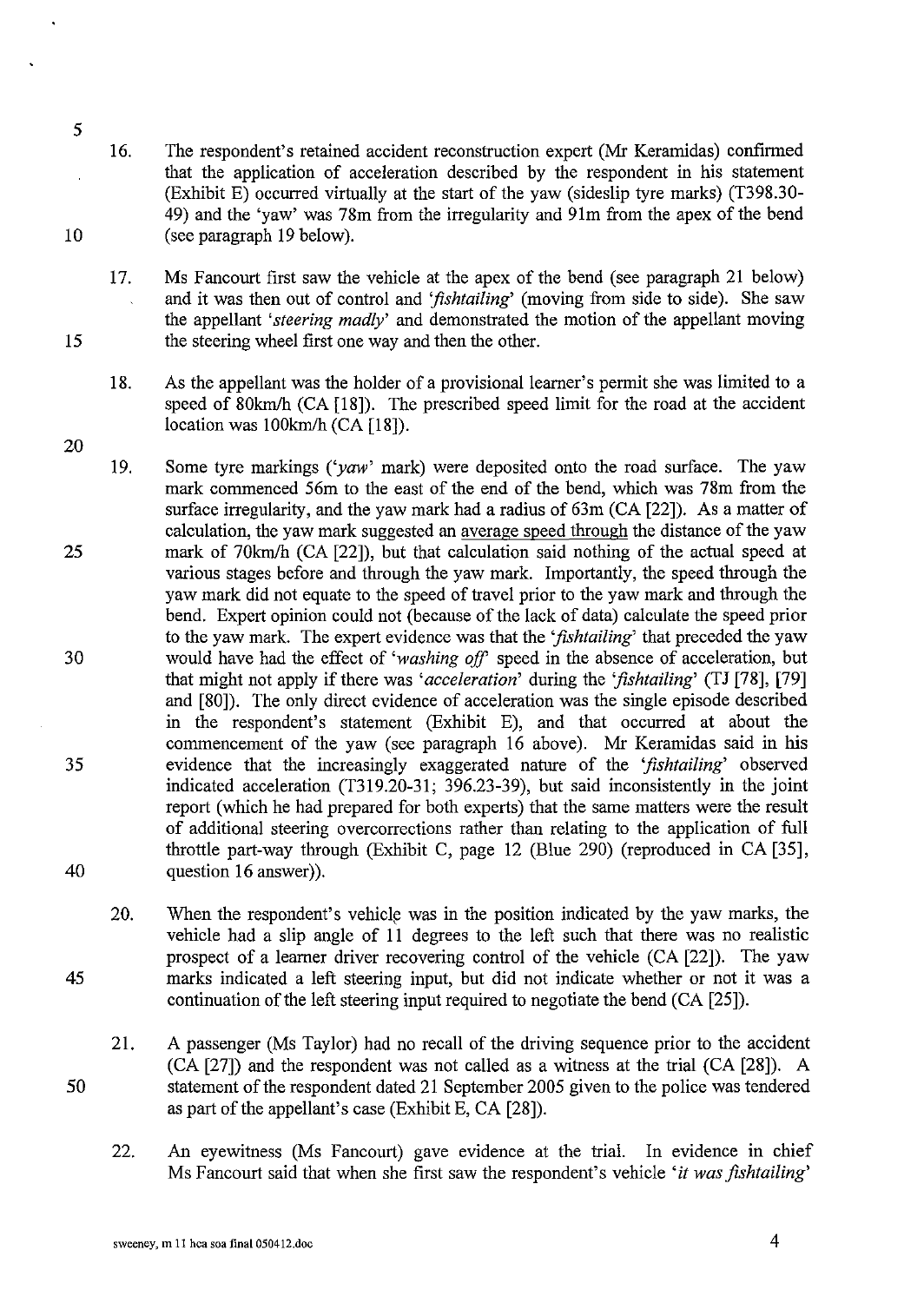- 5 (T!09.2) and the driver was *'steering madly'* (TI09.35), that she *'estimated'* the speed *'would be roughly about 80'* (T110.8) and *'as soon as I saw it I realised that it was out of control'* (T110.18). Ms Fancourt was cross-examined to confirm the vehicle was *'fishtailing'* while maintaining a *'fairly constant'* speed (T113.30-114.14) and to confirm that the use of *'roughly'* to describe the speed was not *'endeavouring to be*  10 *precise'* and she could not be *'certain'* as to the speed (T114.15-23). Ms Fancourt also provided a statement to the police dated 7 September 2005 (Exhibit F) which said: *'To me it looked to be travelling to fast to take the bend* [this statement was unchallenged: TJ [72]]. *I couldn't estimate what speed it was doing other than to say it looked like around 80 kilometers per hour'* and *'As soon as I saw the car I could tell*  15 *it wasn't under control. The car was swerving from side to side in sort of a fishtailing movement'*. Ms Fancourt's descriptions related to her observations of the vehicle commencing 'halfway' around the bend (T109.25).
- 23. Accident reconstruction opinion evidence was before the Court. Mr Johnston 20 (retained by the appellant) and Mr Keramidas (retained by the respondent) produced a joint report (Exhibit C, Blue 280). As a result of uncertainty as to what assumptions could be made about vehicle control through the bend, the experts could not perform a calculation of the speed on entry to the bend, and the calculation of the speed on exit (less than or equal to 70km/h, with an upper range of 90km/h if braking was involved) 25 was done on the assumption that the vehicle was under constant acceleration or coasting through the bend (Exhibit C, page 1 (Blue 282) (reproduced in CA [35], question I answer)). Similarly, the experts could not perform a calculation of the speed of the vehicle at the commencement of the yaw tyre mark, its average over the distance of the yaw tyre mark or at the end of the yaw tyre mark, and the *'most useful*  30 *advice'* they could provide was that the average speed through the course of the yaw was 'about' 70km/h and it assumed that the vehicle was under 'full throttle' which *'would be counteracting'* the slowing of the vehicle caused by the formation of the yaw mark (Exhibit C, page 10 (Blue 289) (reproduced in CA [35], question 14 answer)). 35
- 40 45 24. The important question was the speed immediately prior to the loss of control and expert opinion did not assist. The respondent's case was that acceleration after the slip on the bend explained why the average speed through the course of the yaw marks (70kmlh) was the probable speed through the bend because the acceleration prevented the wash-off of speed caused by the *'fishtailing'* and yaw, but the respondent's statement was the only direct evidence of acceleration and it described a single episode of acceleration after the slip and after Ms Fancourt's vehicle had been passed (see paragraph 15 above). Moreover, the expert's calculation of the average speed through the yaw itself assumed that the vehicle was under *'full throttle'* so as to *'counteract'* the slowing caused by the formation of the yaw mark (Exhibit C, page 10 (Blue 289) (reproduced inCA [35], question 14 answer)).
- 50 25. Against that limited background, Mr Keramidas thought a speed of 70km/h was safe and reasonable in all the circumstances for the curve geometry for experienced and inexperienced drivers (CA [35]). Mr Johnston thought it was safe and reasonable for experienced drivers in wet and dry conditions, but was approaching the comfort threshold for experienced drivers in wet conditions (CA [35]) and thought for inexperienced drivers the wet conditions provided no contingency for the learner driver to accommodate the steering and speed adjustments a learner driver is likely to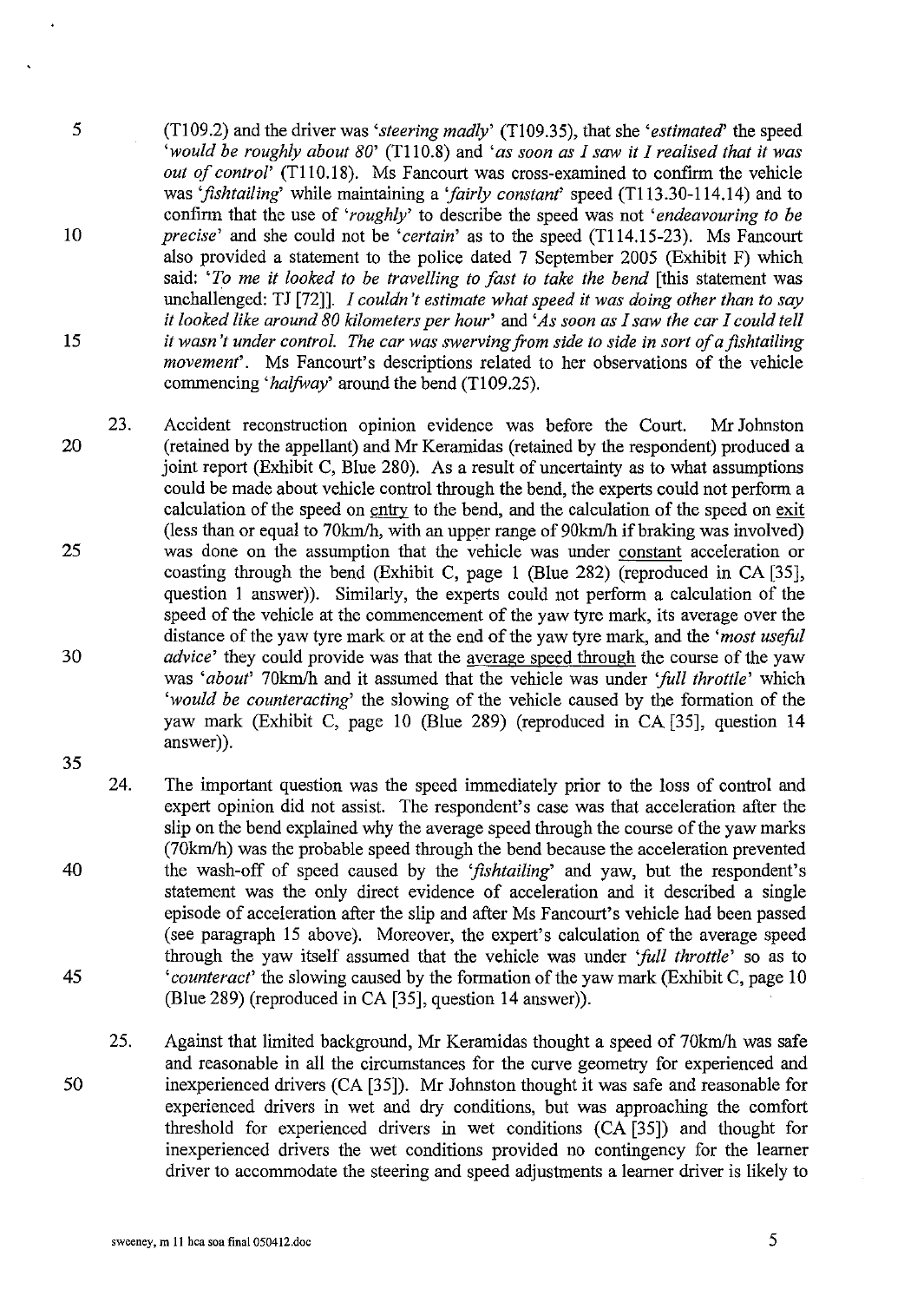10

attempt in negotiating such a curve (an experienced driver would drive the curve as a smooth arc at a constant speed and an inexperienced driver is likely to make several braking and steering adjustments, which when coupled with a speed close to the comfort limit leave no contingency for the additional actions to be safely undertaken, and limits the opportunity for instruction during the bend) (CA [35]).

- 26. Before the accident the appellant had driven the respondent's vehicle under his supervision. On Saturday 27 August 2005 between lam and 3am the appellant drove the respondent about 35kms over a period of about hour from Tuncurry to Firefly (CA [13]) to collect the respondent's girlfriend and then the return journey (CA [15]). 15 The respondent had, according to the evidence of the appellant's boyfriend (Mr Gordon), asked the appellant to drive because he had *'had a few drinks'* and he wanted to see his girlfriend (T31.5-10). The respondent and his girlfriend stayed awake to watch the sunrise and there is no evidence of what they then did until leaving on the second trip to Firefly. The appellant spent the remainder of the night at her 20 boyfriend's flat (CA [15]). At about 11.30am on Saturday morning the journey from Tuncurry to Firefly was repeated with Ms Taylor as a passenger (CA [17]) and the accident occurred on the way back to Tuncurry (CA [17]).
- 27. At the time of the accident the appellant was not a competent learner driver. The 25 appellant's father gave evidence that she was *'looking down at the speedometer a lot'*  (T68.10), *'had problems regulating her speecf* (T68.16), *'was never at the point where she could drive more than 60 kmlh'* (T68.50 and 71.2), *'misjudged corners'*  (T69 .22), *'had problems judging stopping and stopping for corners'* (T69 .45), *'tended to brake at the last minute'* (T70.2), *'needed instructions to slow and stop'* (T71.6) 30 and *'needed cues to stay in her lane'* (T71.12 and 76.45). He had experience recent to the accident of driving on the Wallanbah Road and was firm in his view that his daughter did not have the skills and experience necessary to drive on it in dry or wet conditions (T72.40-76.40). Ms Cassar had taken the appellant for a *'lesson'* in the last week of May or first week of June 2005 for about 90 minutes at a partially complete 35 housing estate with minimal residents and described her driving *'to be of a low standard':* she was *'constantly driving slowly, she would rarely get over 40kph and she would often look at the gear stick when changing gears rather than looking at the road'* (Exhibit 0). Ms Taylor's statement (Exhibit F) said that the respondent on the return journey in the early hours of Saturday morning *'would instruct [the appellant]*  40 *what to do'* and *'occasionally he'd say to her to watch her speed'* and *'say when to pull up the car for stopping at intersections'.* The respondent's statement (Exhibit E) said that when on the highway he *'recall fed] she braked a bit hard at one point and I just told her to be a bit lighter on the pedal'.*
- 45 28. None of the evidence suggesting that the appellant had limited driving competency was referred to in the Court of Appeal's reasons, but at CA [121] the Court of Appeal referred to the untested assertion of the respondent in regard to the appellant's driving skills that she *'knew what she was doing'.*
- 50 29. The respondent admitted in his defence (Red 25.W, paragraph 5(a)) that he was the *'instructor'* of the appellant. Before the Trial Judge the respondent admitted in final submissions that the scope and content of the duty of care of the appellant (as distinct from a professional instructor supervisor of a learner driver) included in *'discharging the [respondent's} statutory duty as a casual supervisor he was required to instruct,*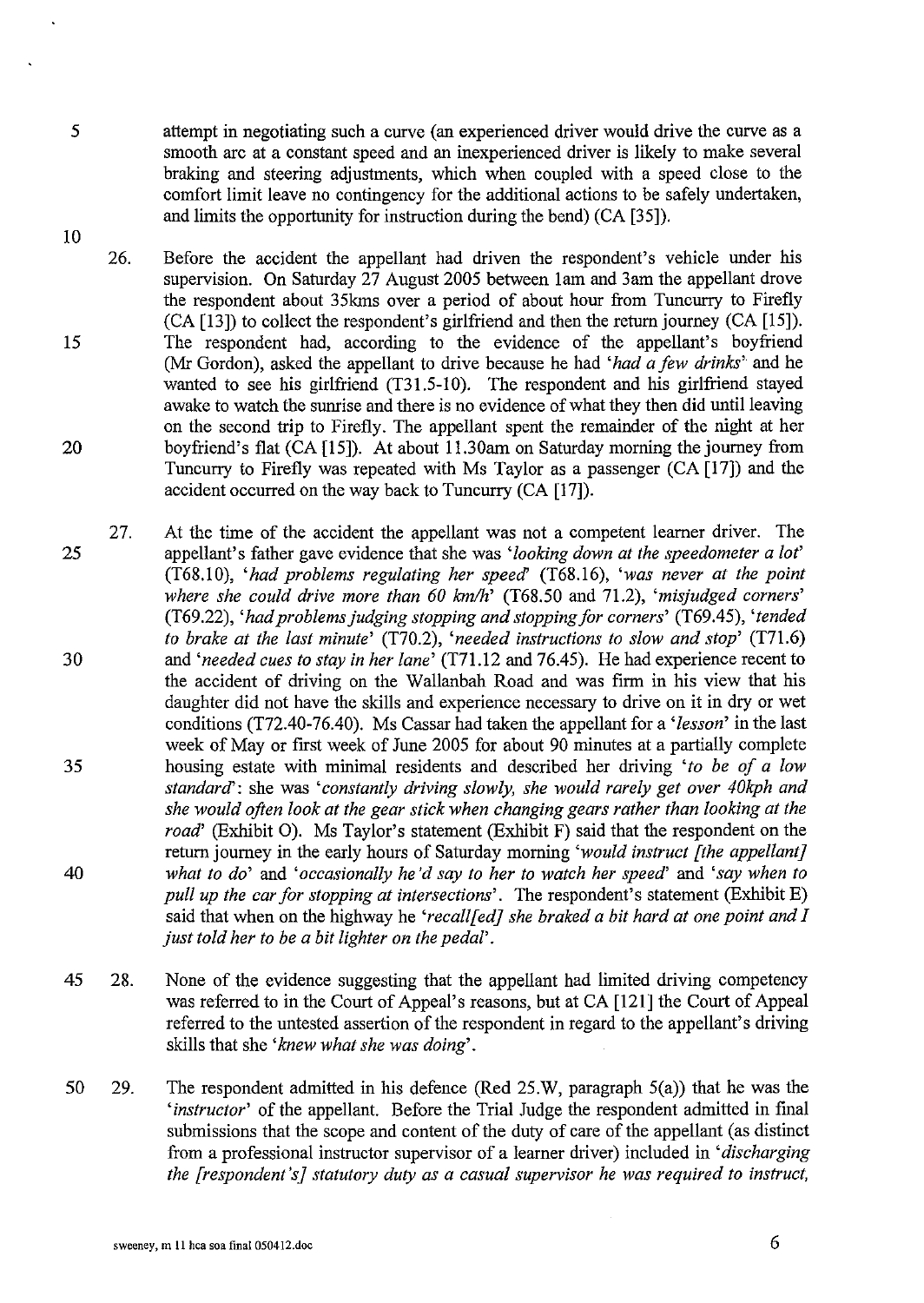- 5 *guide and direct the [appellant] as to the manner of driving as determined by him [the respondent] to be necessary, from time to time, during the period of supervision'*  (CA [37] and TJ [6]; see also the respondent's submissions to the Trial Judge (T421.3- 11 and the respondent's written submissions to the Trial Judge, paragraph 3.11).
- 10 30. Clause 12(5) of the Regulation provided that the respondent (as *'a person accompanying a learner in a vehicle being driven by the learner on a road or road related area') 'must' '(a) supervise the learner with respect to the driving of the vehicle' 'and' '(b) take all reasonable precautions to prevent a contravention of the road transport legislation within the meaning of the Road Transport (General) Act*  **15** *1999'* (CA **[1** 02]).

## **Part VI: [argument]**

- 20 25 31. Duty of care: The Court of Appeal said that the content of the duty of care owed by the respondent *'is informed'* by cl 12 of the Regulation, and set out cll 12(5)(a) and (b) (CA [102]). While the effect of a statutory regime is not decisive as to the question of the duty of care and the development of the common law looks to whether there is consistent pattern of legislative policy to which the common law can adapt itself: *Imbree v McNeilly* (2008) 236 CLR 510, [64], the Court of Appeal erred by using  $cl 12(5)(b)$  incorrectly to limit the prospective inquiry as to the content of the duty of care.
- 30 35 32. The roles of c11  $12(5)(a)$  and (b) in informing the content of the duty of care are different. Clause 12(5)(a) is directed toward the supervision of the learner driver *'with respect to the driving of the vehicle'*, and cl 12(5)(b) is directed toward observance of road rules. It is clear that the Regulation must require materially more than that a learner driver be accompanied by a licensed driver for the purposes of compliance with cl 12(5), and that the obligation imposed by cl  $12(5)(a)$  is directed toward matters of instruction, guidance and direction in the safe and proper control of the vehicle as admitted by the respondent. This is reinforced by the requirement that a learner driver undertake 50 hours (now 120 hours) of driving supervised by licensed drivers.
- 40 **45**  50 33. The obligation imposed by cl  $12(5)(b)$  is also directed to the safe and proper control of the vehicle: compliance with road rules is an important aspect of accident and injury prevention and many road rules are concerned with the safety and the safe movement of vehicles on the road, but it is in aid of cl  $12(5)(a)$  rather than the reverse. The general duty must be found in cl  $12(5)(a)$  because all that is required in cl  $12(5)(b)$  is covered in cl  $12(5)(a)$ , but there could be many matters going to safe driving which are not the subject of road transport legislation. For instance, there is no legislation requiring that the steering wheel be held with a particular degree of tightness, but holding the wheel either too tightly or too loosely might well cause loss of control of the vehicle. Again, there is no legislation which requires that a driver must slow down on a wet road, but it is plainly a matter which would need to be imparted to a learner who did not know it and if a supervisor did not do so he or she would be in breach of cl  $12(5)(a)$ . In both the instances given the learner could not be guilty of negligent driving without knowledge of or instruction on the fact.
	- 34. The Court of Appeal's statement of the *'general principles' 'in relation to the duty of care owed to a learner driver by a voluntary supervisor'* (CA [113]) did not make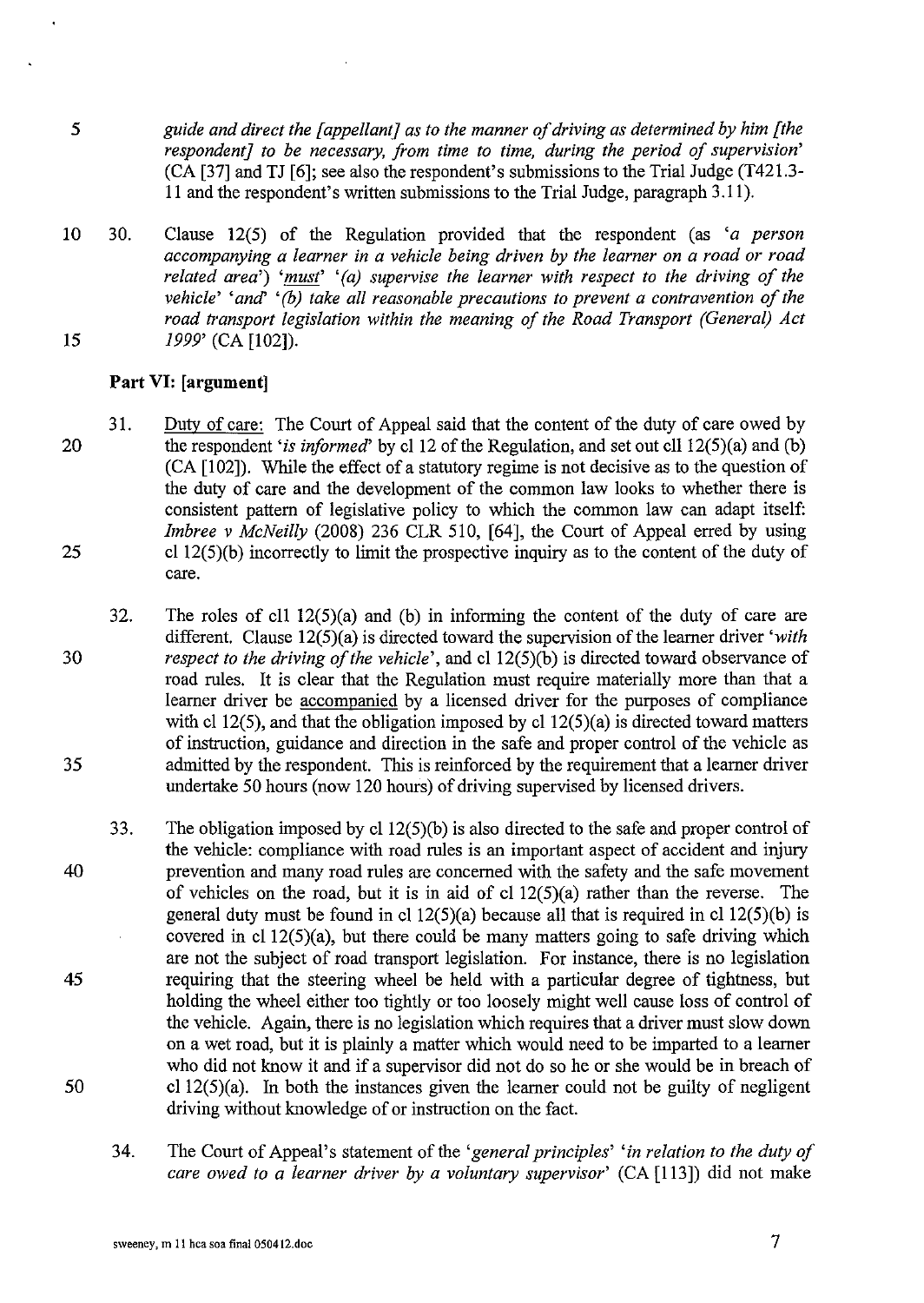- 5 reference at all to cl  $12(5)(a)$ . This was a significant error in the Court of Appeal's consideration of the statutory regime and its impact on the content of the duty of care.
- 35. 10 15 The Court of Appeal's use of cl12(5)(b) is incorrect. The Court of Appeal stated: *'although the question of reasonableness depends on the circumstances it is a material factor that the Licencing Regulation,* cl *12(5)(b), requires the supervisor to take reasonable precautions to prevent the learner driver contravening the road transport legislation'* (CA [113]). It is submitted that that reading of cl 12(5) had the effect of limiting the duties of the supervisor to ensuring compliance with the road transport legislation, whereas that is insufficient to ensure the proper education and safety of the learner as is pointed out above. Indeed the primary error of the Court of Appeal arose, it is submitted, from a certain complacency as to the fact that no identifiable legislated road rule had been contravened in the accident circumstances (CA [118]).
- 20 36. 25 30 35 The consequence of the incorrect use of cl 12(5) is that the prospective inquiry as to duty and breach failed in this case. The correct content of the duty of care extended to matters of instruction, guidance and direction relating to the safe and proper control of the vehicle. The absence of mechanisms of dual vehicle control operable by the supervising driver and the limited ability of the supervising driver to intervene in the control of the vehicle (compare the situation of an instructor with access to those items discussed in *Chang v Chang* (1974) 48 ALJR 362) would require a supervising driver to be proactive and alert to a need for his or her action. That would be particularly the case if the supervisor was familiar with the road and the learner was not, which may have been the case here. Ms Taylor was the respondent's girlfriend and lived at Firefly. Any trip by the respondent to visit Ms Taylor would have taken in the bend on which the accident happened. The respondent said nothing in his statement about his familiarity with the bend and did not give evidence. In those circumstances the Court of Appeal should have been ready to infer that he was in a position of advantage compared with the appellant concerning knowledge of any danger or difficulty with the bend: *De Gioa v Darling Island Stevedoring* & *Lighterage Co Ltd* (1942) 42 SR(NSW) 1, 4.
- 37. 40 Breach of dutv of care: The Court of Appeal said that *'the critical question' 'is whether in the circumstances a reasonable person in the [respondent's] position as a voluntary supervisor would have instructed or guided the [appellant] to enter the bend at a speed lower'* than that accepted by the Court of Appeal as the safe speed (70km/h) (CA [117]).
- 38. 45 The Court of Appeal answered that question in the negative (CA [133]). The respondent himself did not explain the basis of his nil response to the foreseeable risk of injury.
- 39. 50 Leaving aside the evidence of Mr Johnston and Mr Keramidas (which presented contrary opinions to that question (see paragraph 25 above) the Court of Appeal referred to: *(a)* 70km/h being 10km/h less than the appellant's speed limit of 80km/h, and 30km/h less than the open road 100km/h speed limit (CA [118]); *(b)* the appellant's driving of the vehicle did not contravene the road rules (CA [118]); *(c)* no evidence as to advisory or warning signs  $(CA [119])$ ; (d) no evidence that the respondent had an appreciation of any particular danger in the bend even though he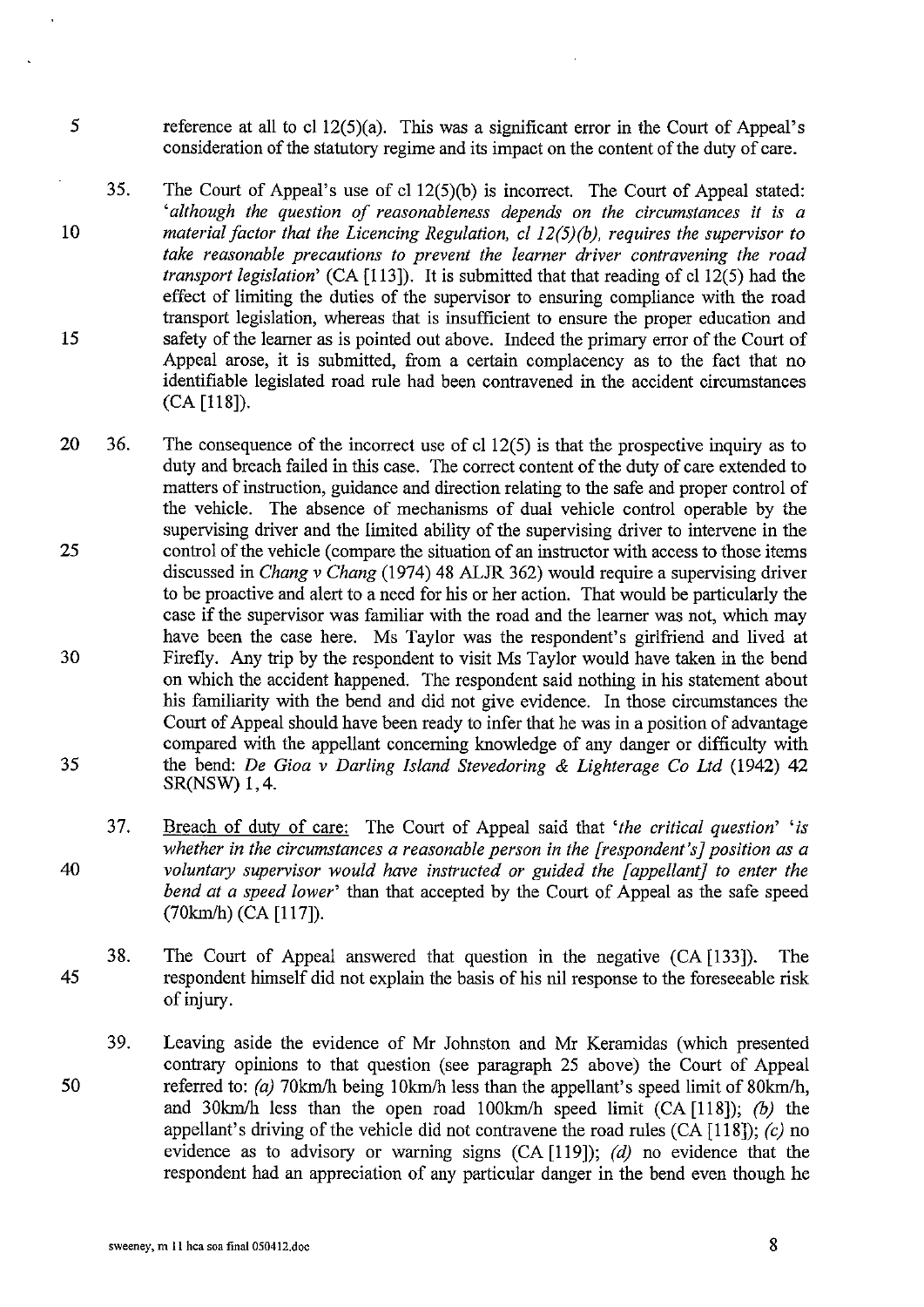- *5*  10 had travelled the road in the past (CA [120]); *(e)* no evidence that a reasonable person in the respondent's position would have required special precautions other than travelling well under the applicable speed limits  $(CA [120])$ ; (f) the appellant had driven along the roadway 3 times in the previous 12 hours (CA [121]); and *(g)* the respondent's police statement said that he had observed the appellant's driving and formed the view that she *'knew what she was doing'* (CA [121]).
- 15 20 25 40. Those matters do not sustain the negative answer: *(a)* says nothing of the dangers presented by the speed driven. The evidence demonstrated that the speed driven was too great in the wet conditions because it created tyre slip from which the appellant was unable to regain control (see paragraphs 14 and 15 above) and that slip was not caused by the irregularity on the road; *(b)* is an incorrect application of cl 12(5)(b); *(c)* dealt with external warnings that were not present, but it was also evident that 1 OOkm/h was not a safe speed for the bend (in wet or dry conditions) and it says nothing of driving to the conditions; *(d)* is an incorrect subjective consideration and a consideration which the appellant says is not an available inference for the reasons set out in paragraph 36 above; and which danger did exist because the vehicle left the road without negligence on the part of the appellant and without any other proved causative mechanism other than speed on a wet road with an inexperienced driver; *(e)*  again cannot stand against the matters referred to in paragraph 36 above;  $(f)$  speaks of the appellant's actual failure to appreciate the danger, and was not a reason identified by the respondent in evidence as being relevant to his decision to do nothing; and *(g)*  again cannot stand against the matters referred to in paragraph 36 above and gives unwarranted effect to a self-serving and untested statement against contrary evidence to which the Court of Appeal did not refer (see paragraph 27 above).
- 30

35 41. The Court of Appeal made no reference to the appellant's limited competency as a learner driver (see paragraph 27 above) and that was relevant to the prospective inquiry as to what a reasonable person in the position of a supervisor would do by way of response to a foreseeable risk of harm. Skills at that limited level meant that the need for instruction, guidance and direction was clear. The Court of Appeal should have dealt with the appellant's competency at the time of the supervision by the respondent on the basis that, as a matter of probability, such a limited level of skill would have been apparent to a reasonable person in the position of a supervisor.

40 42. More fundamentally, however, when correct content is given to the duty of care as identified in paragraph 33 above, the prospective inquiry cannot justify a nil response. A reasonable person in the position of a supervising driver approaching a bend with no particular knowledge of the roadway and no particular knowledge of the learner driver's capacities on such a bend in wet conditions must have a duty to give proactive instruction, guidance and direction to reduce speed and to warn of danger. Where, as here, the respondent was familiar with the bend and the appellant's limited skills the duty must be much more strict. For the purposes of s.5B(2) of the *Civil Liability Act*  2002 (NSW) there was the required probability of harm occurring if care was not taken, the harm could be very serious, there was no burden in taking those precautions and there was no contrary social utility. Similarly, for the purposes of *Wyong Shire Council v Shirt* (1980) 146 CLR 40, 47-48, there was no identifiable expense, difficulty and inconvenience of taking alleviating action and no other conflicting responsibilities. 45 50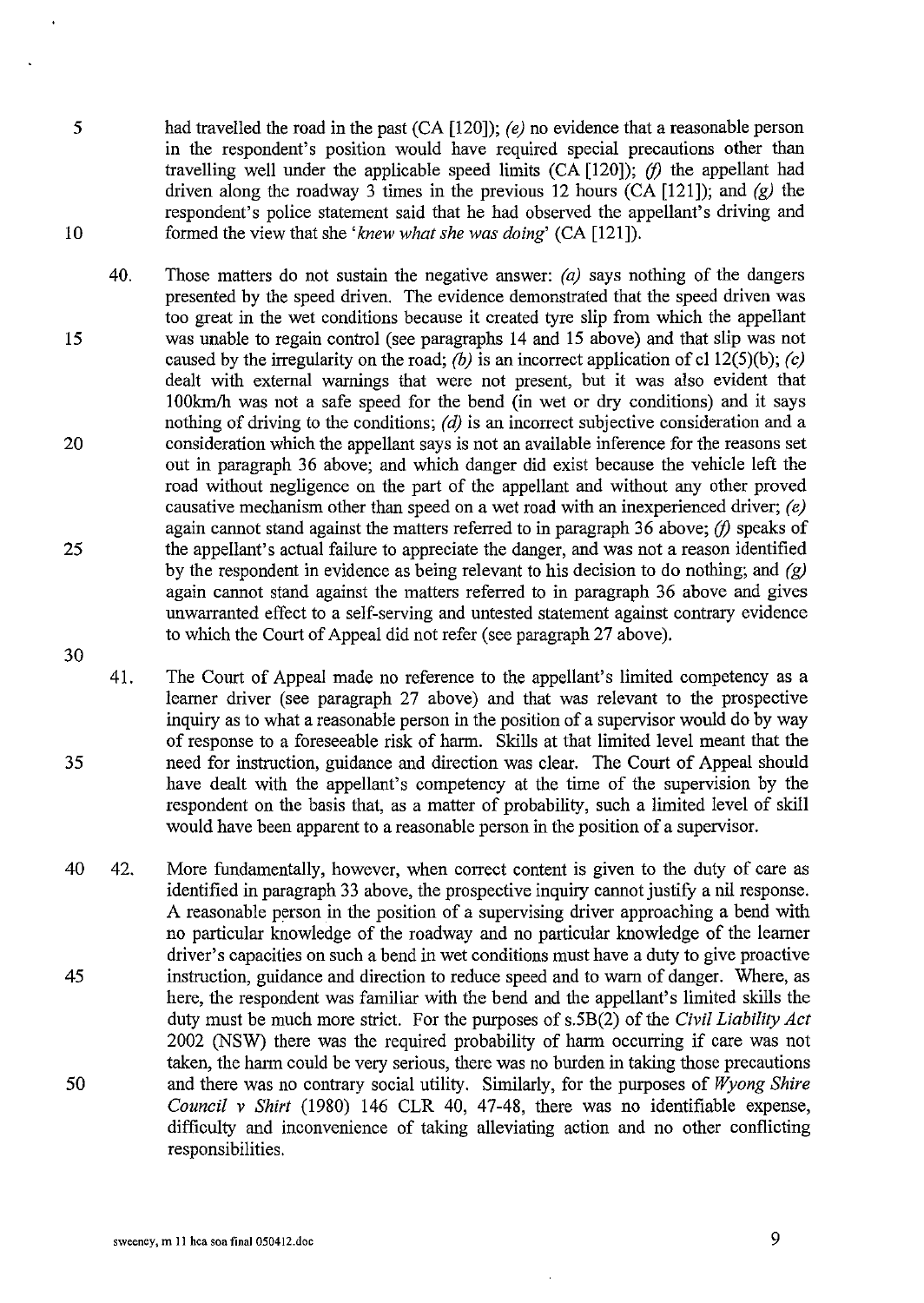- *5* 43. 10 Causation: The respondent's failure to instruct, guide and direct the appellant to slow on approach to the bend was a necessary condition of the occurrence of the harm: s.SD(l) of the *Civil Liability Act* 2002 (NSW). The evidence referred to in paragraphs 14, 15, 19 and 20 above established that the speed of the vehicle into the bend resulted in, first, the initial slip, which then, second, led to a loss of control which could not be recovered by the appellant learner driver.
- 44. 15 20 The speed of the vehicle at entry to the bend could not be calculated and the average speed through the yaw marks, 126m from entry, was calculated to be of the order of 70krn/h. The only direct evidence as to the speed in the bend was the evidence of Ms Fancourt that it was *'roughly'* 80krn/h halfway around the bend, which was materially unchallenged. She said that when she first saw the vehicle halfway around the bend *'it looked to be travelling too fast to take the bend'* (Exhibit F). The significance of her evidence was not the degree of precision of the measurement of speed (which she placed as roughly 80km/h) but that it was too fast to take the bend, a matter patently consistent with what occurred once the irregularity was excluded and a fact about which Ms Fancourt was not challenged and about which she had a proper basis for judgment.
- 45. 25 The question of speed was affected by a primary error. The respondent's case was that acceleration after the slip meant that there was no relevant washing off of speed (by friction between the tyres and the road surface) in the *'fishtailing'* and yaw, and so, the speed through the yaw of 70km/h could be relied on as the speed through the bend prior to the loss of control. But that case had no proper evidential foundation.
- 30 46. 35 The respondent's statement (paragraph 15 above) said that he saw the appellant accidentally press the accelerator on one occasion after the slip *'straight to the floor quite quickly*, and after passing Ms Fancourt's oncoming vehicle, at the position that Mr Keramidas confirmed was virtually at the commencement of the yaw. This was at least 91m from where the slip had commenced *'halfivay'* around the bend.
- 47. 40 45 50 The factor which incorrectly led the Trial Judge and the Court of Appeal to find that there had been acceleration between the slip and the start of the yaw was that the *'fishtailing'* of the car increased in magnitude between those two points (TJ [76]-[77] and CA  $[142]$ - $[153]$ ). The oral evidence of Mr Keramidas, fundamental to the appeal finding, was to the effect that the *'exaggerated fishtailing was consistent with harsh acceleration being applied to the vehicle'* (CA [151]). But in the joint experts' report of Mr Keramidas and Mr Johnston (the appellant's forensic engineering witness) the following question and agreed answer appeared: 'Q16. Is Ms Fancourt's observation *that the "fishtailing was getting more exaggerated" consistent with the defendant's observation that the plaintiff lifted her foot off the accelerator and then pressed the accelerator "straight to the floor quite quickly"? Response to Q16: As the experts indicated* in *answer to Question 14, the addition of acceleration in the area of the yaw would make little difference to the vehicle's speed at that point.* If *acceleration were applied earlier [prior to any side slip} then the vehicle's speed would increase. The observation of the "fishtailing was getting more exaggerated" more probably relates to the additional steering over corrections of the driver than of her having applied foll throttle partway through the sequence of the vehicle 's motion from the bend to the tyre marks.'* [It was uncontroversial that the tyre marks indicated the progress of the vehicle through the yaw].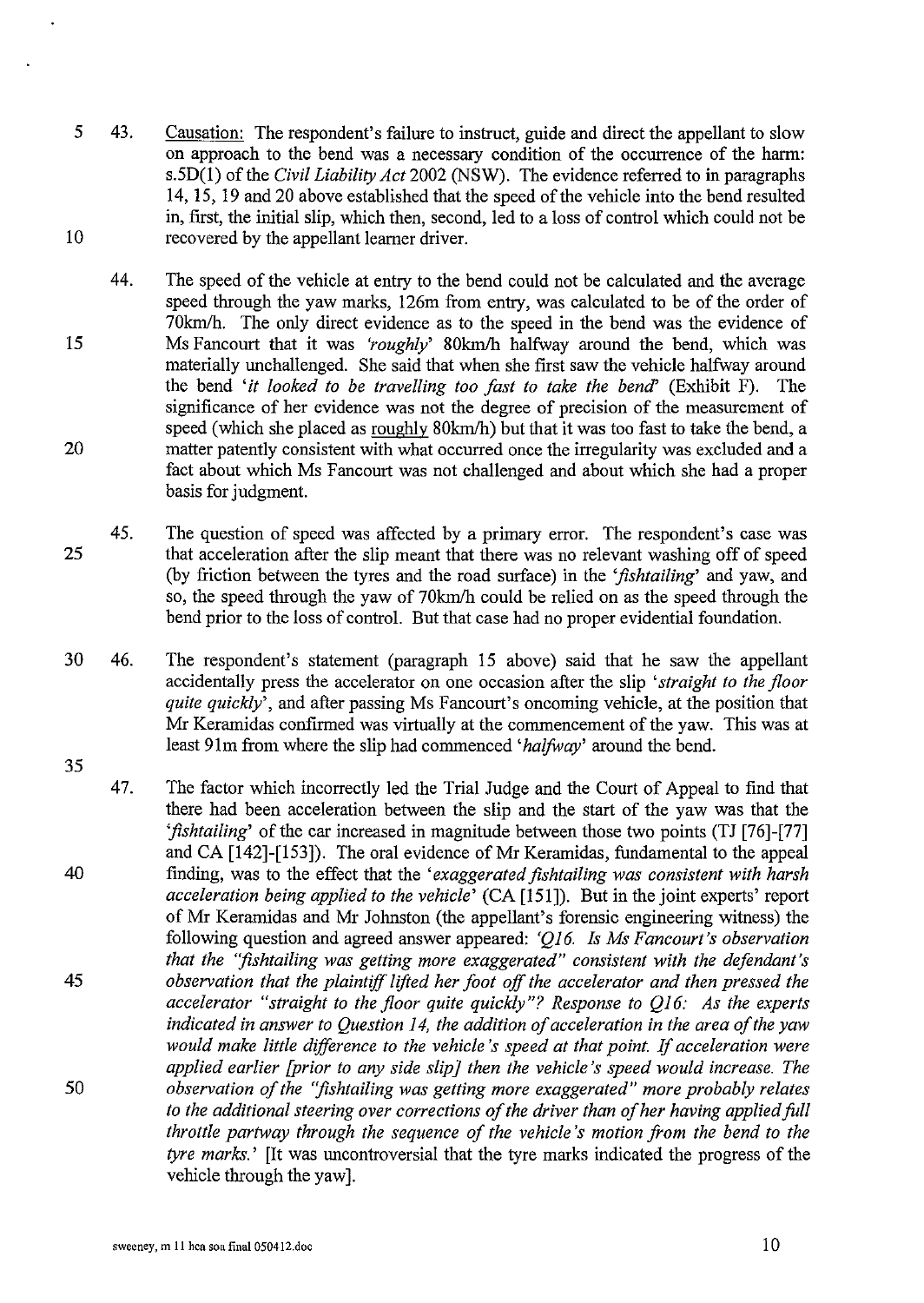- 10 15 48. The joint report was signed by both engineers, but had been prepared by Mr Keramidas. The Court of Appeal reproduced one sentence from the above passage at CA [150] and used it to find at CA [153] that the appellant *'applied sharp acceleration* ... *shortly after it began to slip'.* The Court of Appeal failed to give proper weight to the contradiction inherent in the joint report and the oral evidence and also failed to note that that Mr Keramidas had agreed (T398.46-47) that the respondent's description of events placed the acceleration *'virtually [at] the start of the yaw.'* That the Court of Appeal misunderstood the effect of that concession is apparent at CA [146] and [147]. The place of the acceleration would have been at least 91m from the initial slip which would negative the foundation of the findings that no speed was washed off between the slip and the yaw because of the counter effect of' *acceleration'.*
- 20 25 49. That misunderstanding was further used to base a finding that the speed at the slip and the start of the yaw was about the same (70 km/h), which the Court of Appeal found to be a safe speed. If the evidence had been properly understood and applied it is submitted the correct finding would have been that the vehicle was travelling through the bend before the slip at a speed of about 80 km/h  $-$  the speed which Ms Fancourt estimated, and had lost speed through the *'fishtailing'* manoeuvre.
- 50. The evidence of Ms Fancourt was not unreliable. The total cross-examination which founds the attack on her was: 'Q. *You were asked about the speed and you said roughly 80 kilometres an hour, that was the word you used. I take it you used that word deliberately, because you were uncertain as to the precise speed? A. I don't*  30 *think anyone could be certain. As a person just watching on, you couldn't be certain.*  Q. *No, I understand that. When you said roughly 80, you weren't endeavouring to be precise? A. No'* (T114). In a statement to the police 11 days after the accident Ms Fancourt said: *'/can't accurately estimate the distance but I'd say I was around 30 metres from the bend when !first saw the car. To me* it *looked to be travelling too*  35 *fast to that the bend. I couldn't estimate what speed* it *was doing other than to say* it *looked like around 80 kilometres an hour'* (Exhibit F).
- 51. The evidence that the car *'looked to be travelling to fast too take the bend',* important to the determination of the case in the appellant's submission, was barely given a 40 passing glance by the Court of Appeal. This was the view of a witness who was not impugned in any way and who drove around the bend in each direction every day. She also gave evidence that she would not drive through the comer at 80 km/h because it 'is *a very deceptive bend and I know that bend clearly,* it *might appear to be quite small a bend, but once you are* in it *you realise* it is *harder to get around than*  45 *you thought'* (Tlll.27-31). Mr Keramidas conceded in cross-examination that Ms Fancourt's evidence in this regard was *'a fair description'* (T399.43-401.8) (also TJ [51]). The Trial Judge correctly identified that the evidence of Ms Fancourt was materially unchallenged (TJ [54]-[58]), but the Court of Appeal while noting this (CA [87]-[94]) treated it as if it had no impact (CA [133]) and the concession by 50 Mr Keramidas and the evidence of Ms Fancourt properly permitted an inference that the respondent, by his travel of the road, knew, or should have known, of the deceptive nature of the bend.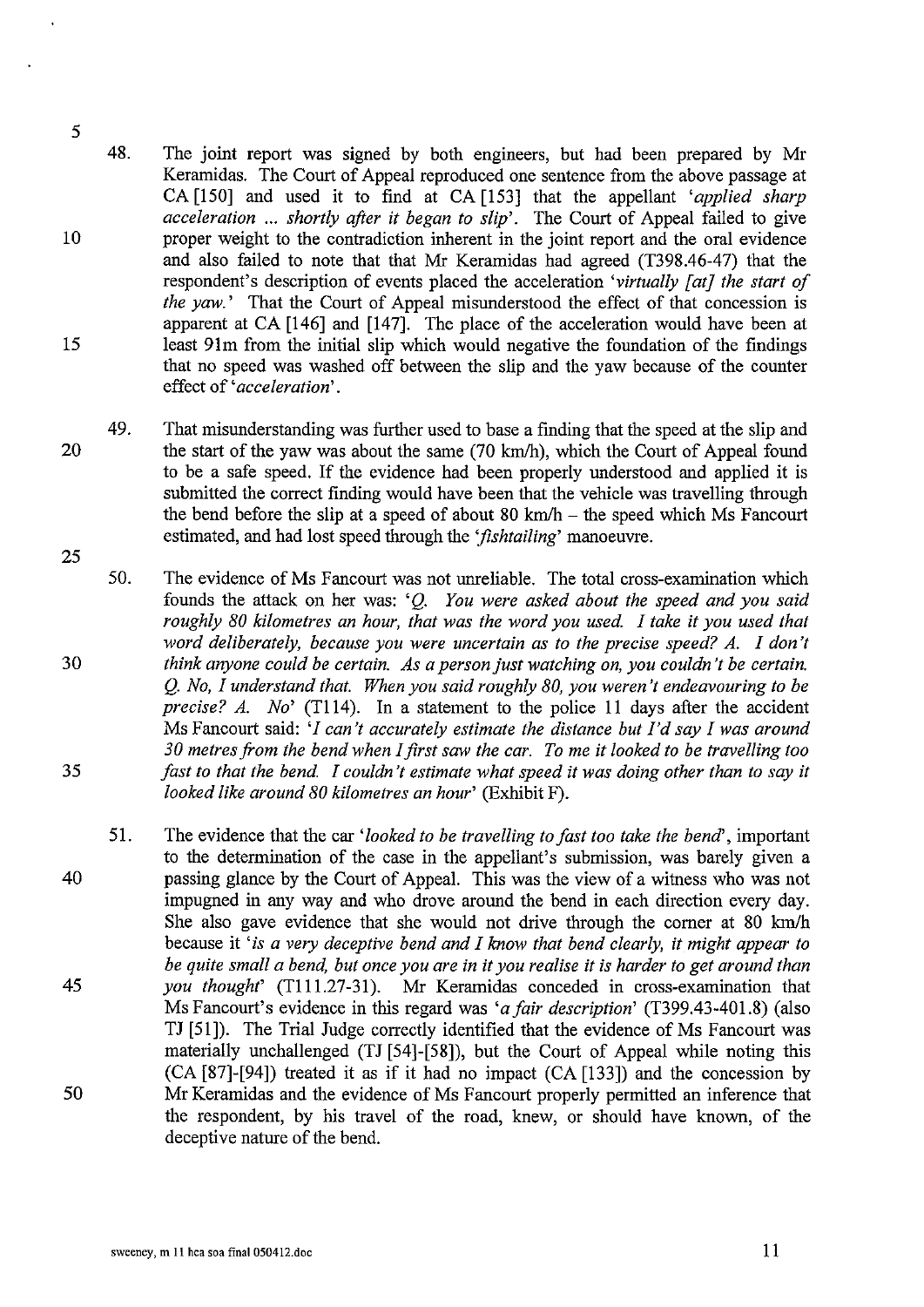- 5 52. 10 15 The Court of Appeal effectively found that there was no cause of the accident. This demonstrated illogicality. It rejected the respondent's factual case that the appellant *'simply lost control of the vehicle, most likely as a result of her overreaction to irregularities in the road surface with the bend'* (CA [37], citing TJ [7]) (see also  $\beta$  paragraph 15 above) – finding the Trial Judge's conclusion that the initial slip occurred 'some distance back' from the irregularity was correct (CA [91]) - and incorrectly treated the question of speed as relating only to the question of whether the Trial Judge's finding of 70km/h (versus 80km/h) was incorrect (see CA [134]-[158], and the issue posed at CA [10]). As the initial slip was not caused by the irregularity, the only proper and available inference was that the speed of the vehicle on the wet road in the bend coupled with the inexperience of the appellant learner driver caused<br>the accident. This was consistent with the evidence of Ms Fancourt and the This was consistent with the evidence of Ms Fancourt and the respondent's description of the events. The Trial Judge was obviously aware of the difficulty this state of facts created for the respondent (T334.46-335.44) and, it is submitted, it was a material basis of her judgment (TJ [84]).
- 53. 25 30 35 Speed was relevant to causation as it explained the cause of the accident (tyre slip on a wet road resulting in over correction and loss of control), particularly when the respondent's case that the irregularity was the cause was rejected. The dispute as to speed had forensic relevance to duty and breach because Mr Keramidas' evidence was to the effect that at 80km/h *'I would be expecting a supervising driver to be intervening'* and warn of speed (T321.41-321.1; T321.36-49; T321.10-25) (and this was a *'marginal'* requirement at 75 krn/h: T321.44-49). The joint expert opinion was that at the start of the yaw the speed *'may have been a few km/h faster'* (Exhibit C, Blue 289.M) and that was consistent with Mr Johnston's calculation that the *'likely speed was probably around 75kmlh at the commencement of the [yaw] mark'*  (Exhibit M, Blue 76.D-E). As there was no reliable evidence of acceleration prior to the start of the yaw mark (see paragraphs 15 and 16 above) the speed at that point was, on the probabilities, less than the speed round the bend. Even without resort to the important evidence of Ms Fancourt, the evidence pointed to a conclusion that the speed of the vehicle round the bend was 80km/h or more.
- 54. 40 45 The sequence, on the probabilities, of the loss of control was driving into the bend at speed, the initial slip at a position before the irregularities on the road surface, steering overcorrection causing fishtailing, more steering overcorrection causing increased fishtailing, passing Ms Fancourt's car and the accidental single episode of pressing of the accelerator virtually at the start of the yaw. Ms Fancourt's assessment that the car was travelling too fast to take the bend was correct: the sequence of events recorded in the respondent's statement confirms this. The experts could not calculate the speed at entry to the bend and calculated it at 70km/h through the course of the yaw but that said nothing of the speed at the apex of, and through the bend, or at the commencement of the yaw. The sequence of the loss of control shows that the accidental acceleration did not occur until well into the loss of control and at about the commencement of the yaw. There was nothing unreliable about Ms Fancourt's evidence that when she saw the car it was doing roughly 80km/h. The expert evidence 50 established that it is difficult to accurately assess the speed of an oncoming car from a moving vehicle. However, Ms Fancourt's view of the vehicle when she saw it was not that of a straight oncoming view, but an angled view, and the respondent's expert (Mr Keramidas) acknowledged that that might reduce the difficulty in assessing the speed of the car (T392.0-393.N).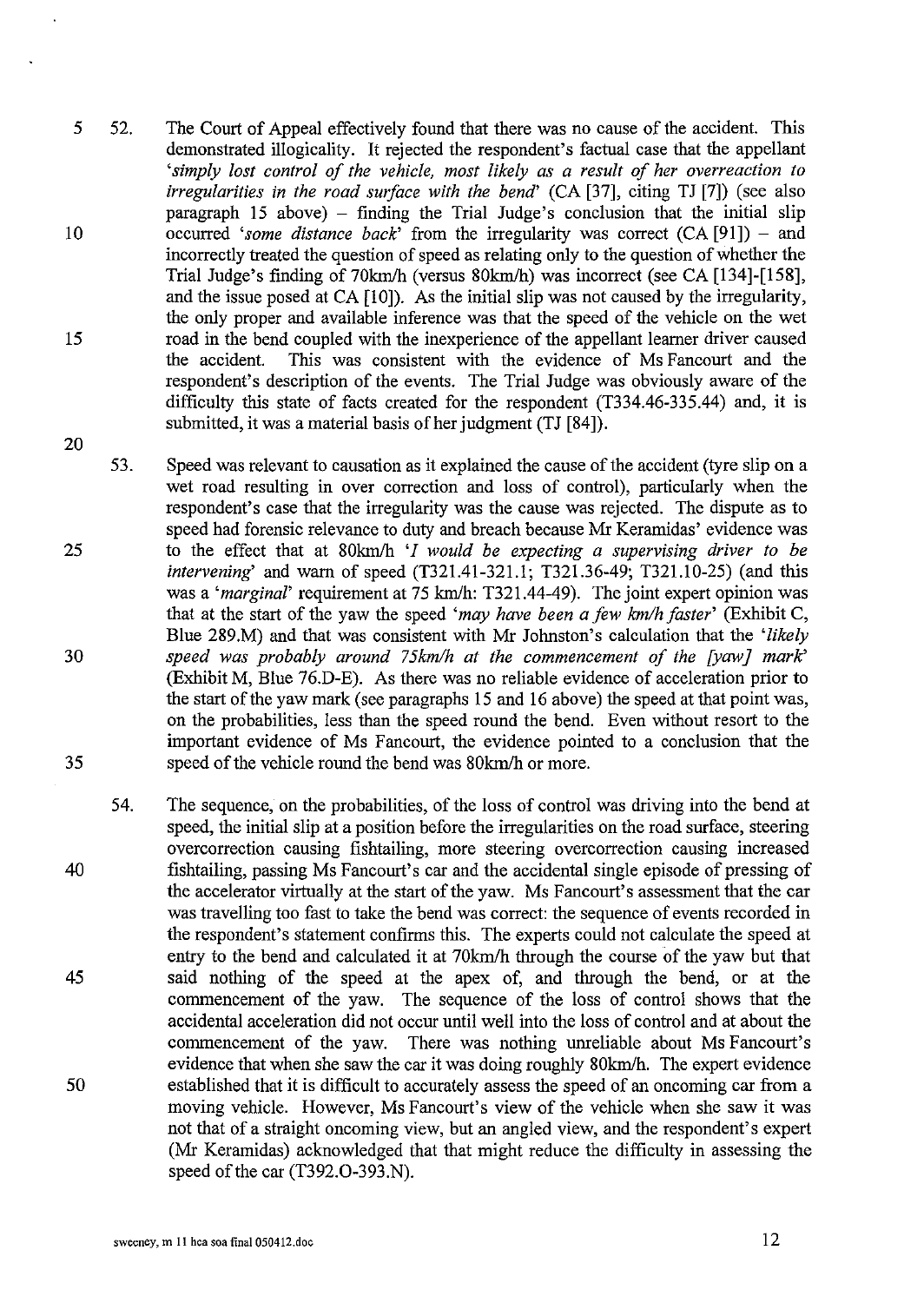10 15 20 55. Respondent not called to give evidence: The respondent did not give evidence at the trial. This was evidentially significant. The respondent did not dispute the matters in the statement of Ms Taylor as to the competency of the appellant and he did not, in response to the burden of persuasion, present evidence that prevented a finding that, on the probabilities, the appellant's competency at the time of the accident was as described by her father and Ms Cassar. Further, he did not put evidence before the Court of other matters that would justifY his actual supervision (nil) approaching and into the bend as being that which a reasonable person in his position would have done. This meant that the inferences to be drawn from the other evidence could be drawn more safely by the Court and it meant that ultimately the respondent's case suffered important evidential gaps that could only be filled by the respondent's evidence. The failure to call the respondent meant – as an application of *Jones v Dunkel* – that it did not assist the case the respondent was seeking to establish, but it also meant that the appellant's evidential case could be more confidently accepted.

## **Part VII: [applicable statutes]**

- 56. Attached is a copy of clause 12(5) of the Road Transport (Driver Licensing) Regulation 1999 (NSW).
- 57. Attached is a copy of ss.5B and 5D of the *Civil Liability Act* 2002 (NSW) (Part 1 A reproduced).

## **Part VIII: [orders]**

- 58. The appellant seeks the following orders:
	- a. The appellant's appeal be allowed.
- b. The Orders of the New South Wales Court of Appeal made on 23 August 2011 be set aside.
	- c. An order that the respondent's appeal to the New South Wales Court of Appeal be dismissed with costs.
	- d. The respondent pay the costs of the application for special leave to appeal and the appeal.

30

25

5

35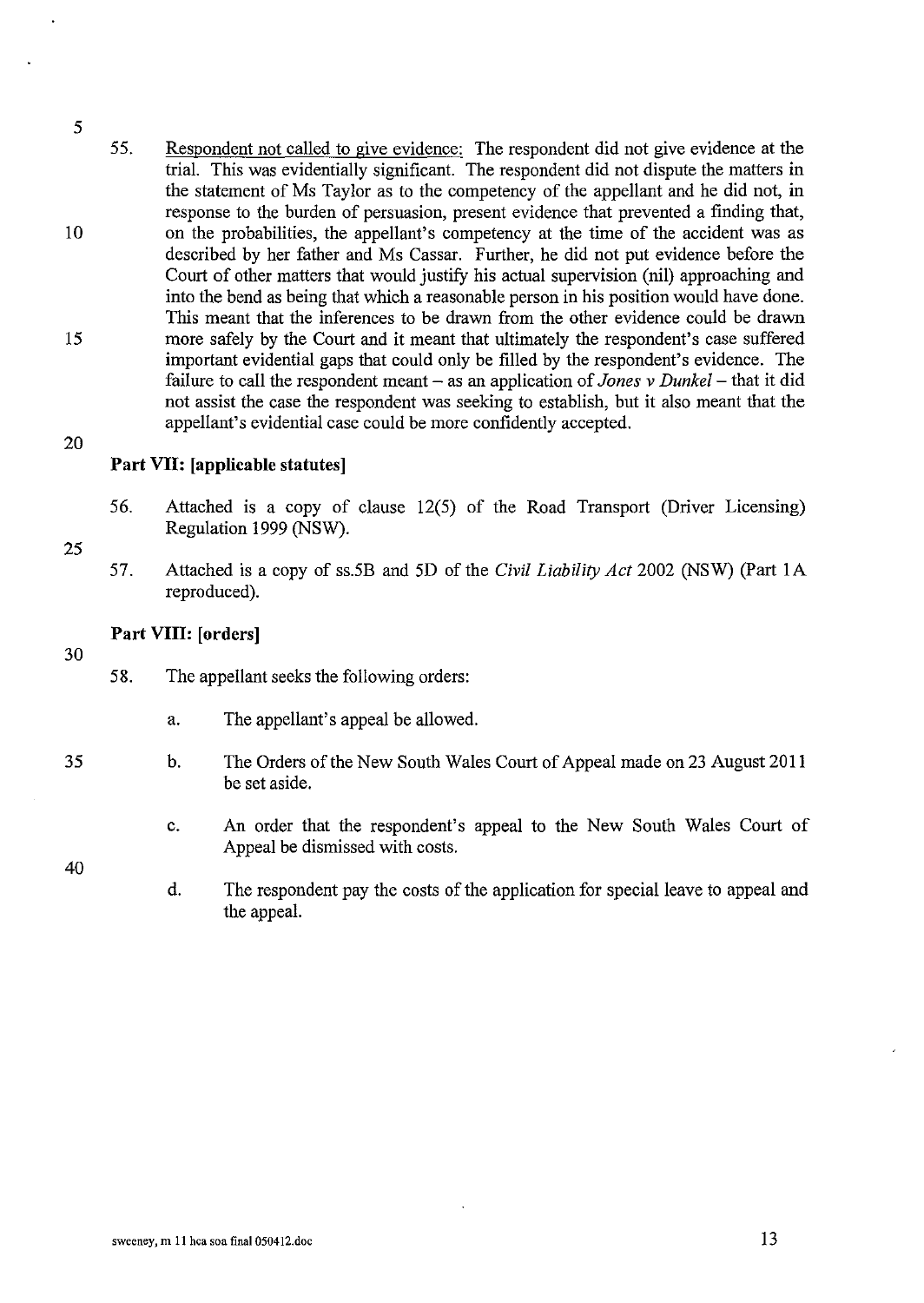e. Such further or other Orders as this Honourable Court deems fit.

Dated: 5 April 2011

10 Englo 15 **Barry Toomey**<br>Telephone (02) 9233 7711 Facsimile (02) 9232 8975 +comeya ack sharpa.com.as  $\mathcal{W}$ <br>P J Frame 20 Telephone (02) 9233 7711 Facsimile 02) 9232 8975 frame Rjack fshand.com.au 25 . . . . . . . . . . . E G Romaniuk Telephone (02) 9233 7711 Facsimile (02) 9232 8975 30 Counsel for the appellant  $V$  OManiuka jack shard.com.cu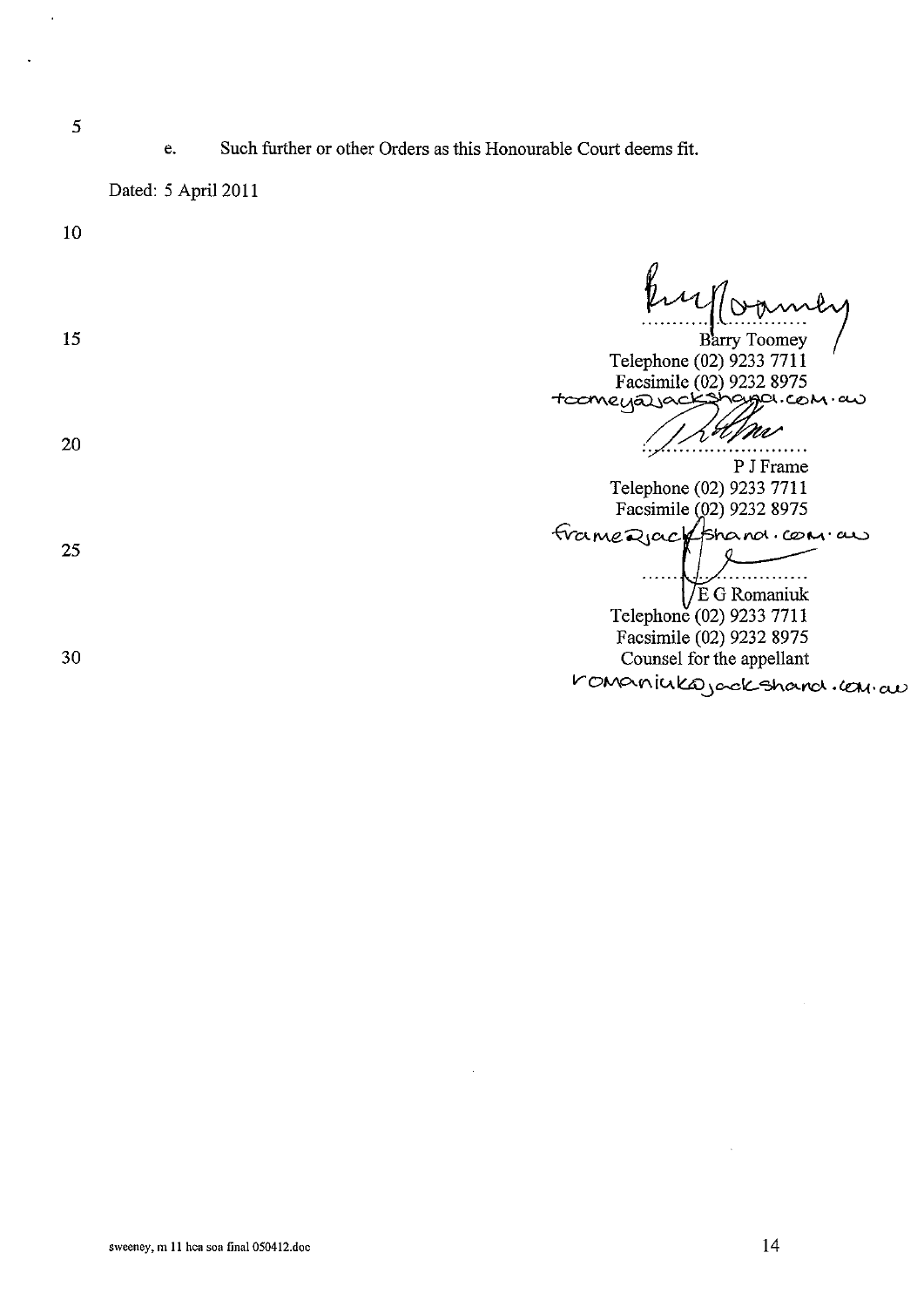Whole title | Parent Act | Historical versions | Historical notes | Search title

## **Road Transport (Driver Licensing) Regulation 1999**

**Historical** version for 1 July 2006 to 26 October 2006 (accessed 5 April 2012 at 15: 11) **Repealed version**  Part 2  $\rightarrow$  Division 2  $\rightarrow$  Clause 12  $\rightarrow$ 

## **12 Learner driver must be accompanied**

- (1) The holder of a Ieamer licence must not drive a motor vehicle (other than a motor bike or motor trike) on a road or road related area unless:
	- (a) the seat next to the learner is occupied by a person who holds an Australian driver licence (not being an Australian learner licence or provisional licence) authorising the holder to drive such a vehicle, or by a police officer or a person authorised by the Authority to test drivers who is submitting the learner to a driving test for the purposes of this Regulation, and
	- (b) there is displayed conspicuously at the front and the rear or on the roof of the vehicle, so as to be clearly visible from ahead of and behind the vehicle, a sign, issued or authorised by the Authority, displaying the letter "L" in black on a yellow background.
- (2) The holder of a learner licence must not ride a motor bike or motor trike on a road or road related area:
	- (a) if the motor bike or motor trike is being used for the carriage of any person except the learner, and
	- (b) unless there is displayed conspicuously at, and so as to be clearly visible from behind the motor bike or motor trike, a sign, issued or authorised by the Authority, displaying the letter "L" in black on a yellow background.
- (2A) The Authority may exempt a person from a requirement in subclause (1) (b) or (2) (b) if the person, having held a licence other than a learner licence, currently holds a learner licence because of failing a test of driving or riding ability that the Authority required the person to take.
- (3) The holder of a learner licence must not ride a motor bike or motor trike on a road or road related area unless, at the time it is ridden, the motor bike or motor trike:
	- (a) is of a kind included in the list *Approved Motorcycles for Novice Riders* published by the Authority from time to time on its Internet website and also available from motor registries, and
	- (b) has an engine capacity that is not greater than 660 ml and a power to weight ratio that is not greater than 150 kilowatts per tonne.
- ( 4) Without limiting the liability of any other person, the owner or person in charge of a motor vehicle is guilty of an offence if he or she causes, permits or allows, or fails to take reasonable precautions to prevent, a contravention of this clause.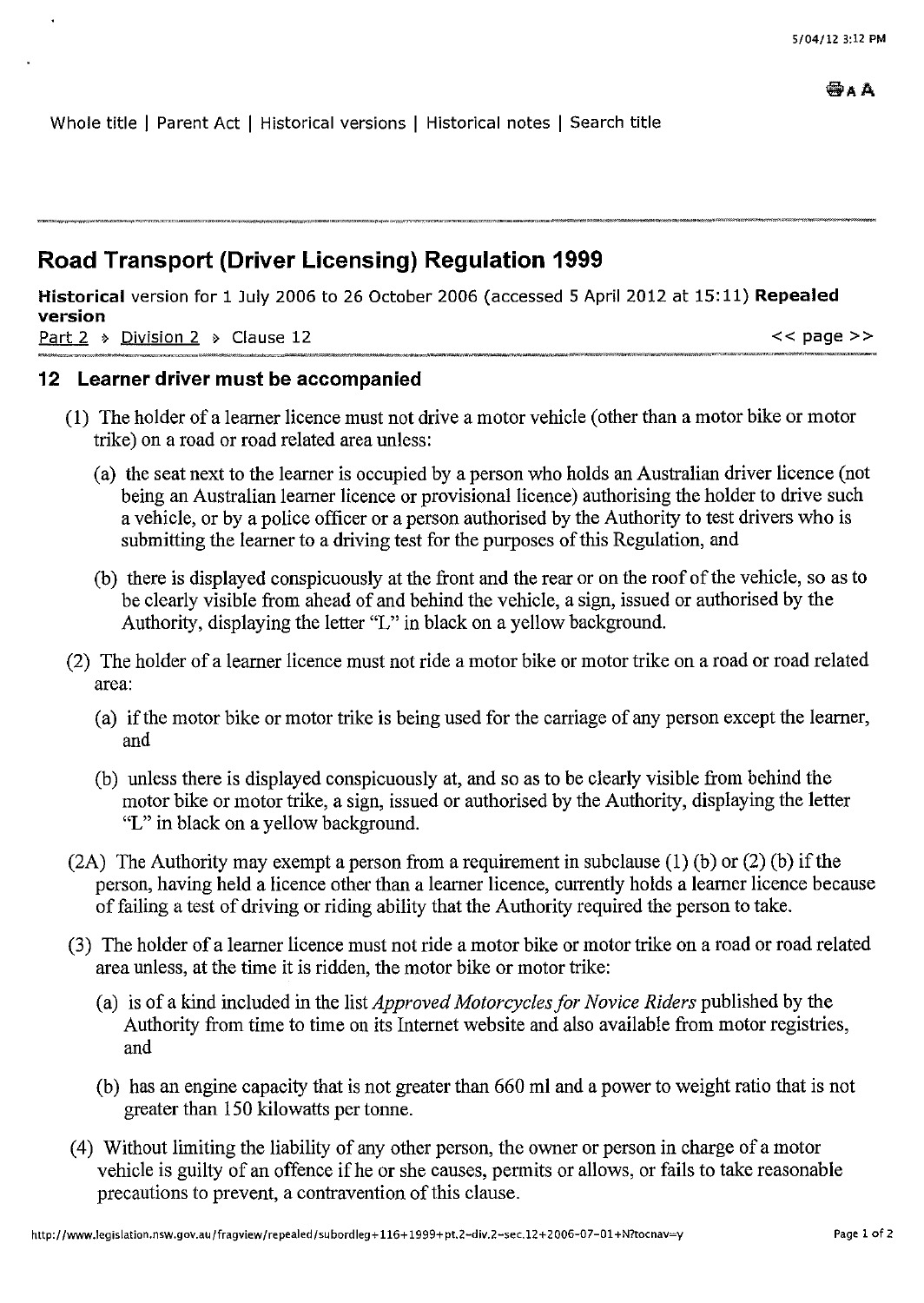- (5) A person accompanying a learner in a vehicle being driven by the learner on a road or road related area must:
	- (a) supervise the learner with respect to the driving of the vehicle, and
	- (b) take all reasonable precautions to prevent a contravention of the road transport legislation within the meaning of the *Road Transport (General) Act 2005*.
- ( 6) Subclause ( 5) does not apply to a person submitting the learner to a driving test for any of the purposes of this Regulation.

Maximum penalty (subclauses  $(1)$ – $(5)$ ): 20 penalty units.

Top of page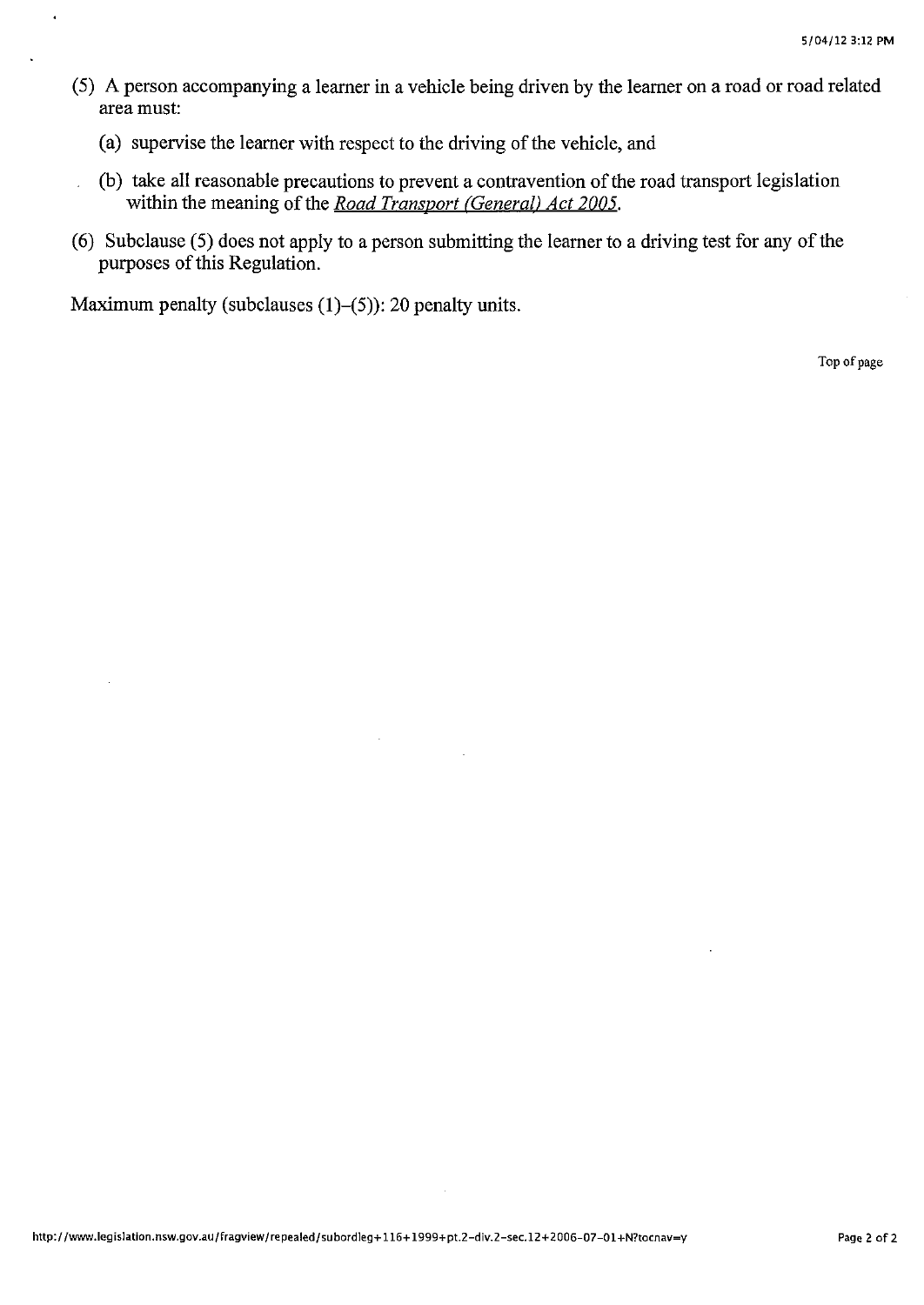

New South Wales

# **Civil Liability Act 2002 No 22**

An Act to make provision in relation to the recovery of damages for death or personal injury caused by the fault of a person; to amend the *Legal Profession Act 1987* in relation to costs in civil claims; and for other purposes.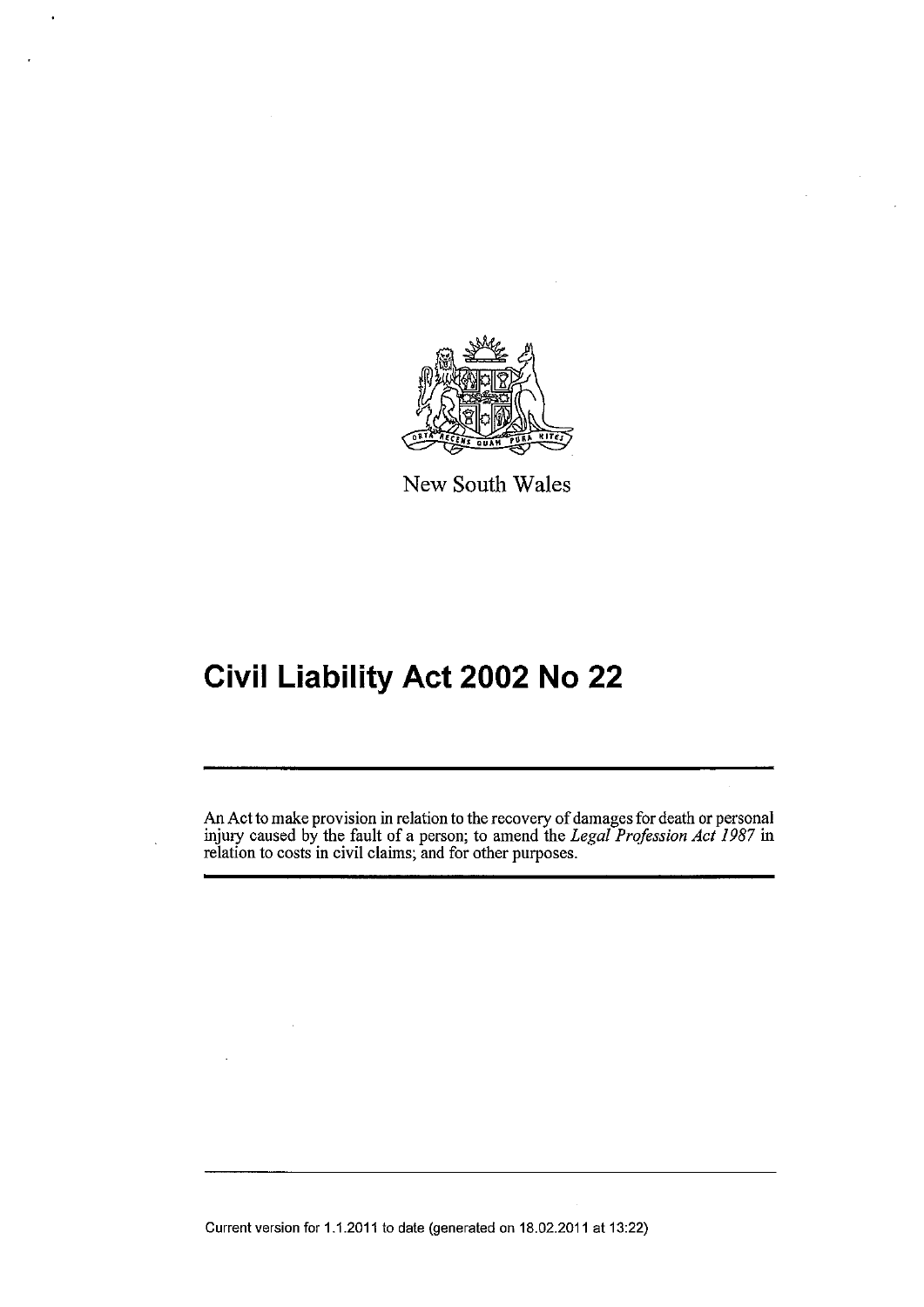## **Part 1 Preliminary**

#### **1 Name of Act**

This Act is the Civil *Liability Act 2002.* 

#### **2 Commencement**

This Act is taken to have commenced on 20 March 2002.

#### **3 Definitions**

In this Act:

*court* includes tribunal, and in relation to a claim for damages means any court or tribunal by or before which the claim falls to be determined. *damages* includes any form of monetary compensation but does not include:

- (a) any payment authorised or required to be made under a State industrial instrument, or
- (b) any payment authorised or required to be made under a superannuation scheme, or
- (c) any payment authorised or required to be made under an insurance policy in respect of the death of, injury to or damage suffered by the person insured under the policy.

*non-economic loss* means any one or more of the following:

- (a) pain and suffering,
- (b) loss of amenities of life,
- (c) loss of expectation of life,
- (d) disfigurement.

#### **3A Provisions relating to operation of Act**

- (!) A provision of this Act that gives protection from civil liability does not limit the protection from liability given by another provision of this Act or by another Act or law.
- (2) This Act (except Part 2) does not prevent the parties to a contract from making express provision for their rights, obligations and liabilities under the contract with respect to any matter to which this Act applies and does not limit or otherwise affect the operation of any such express provision.
- (3) Subsection (2) extends to any provision of this Act even if the provision applies to liability in contract.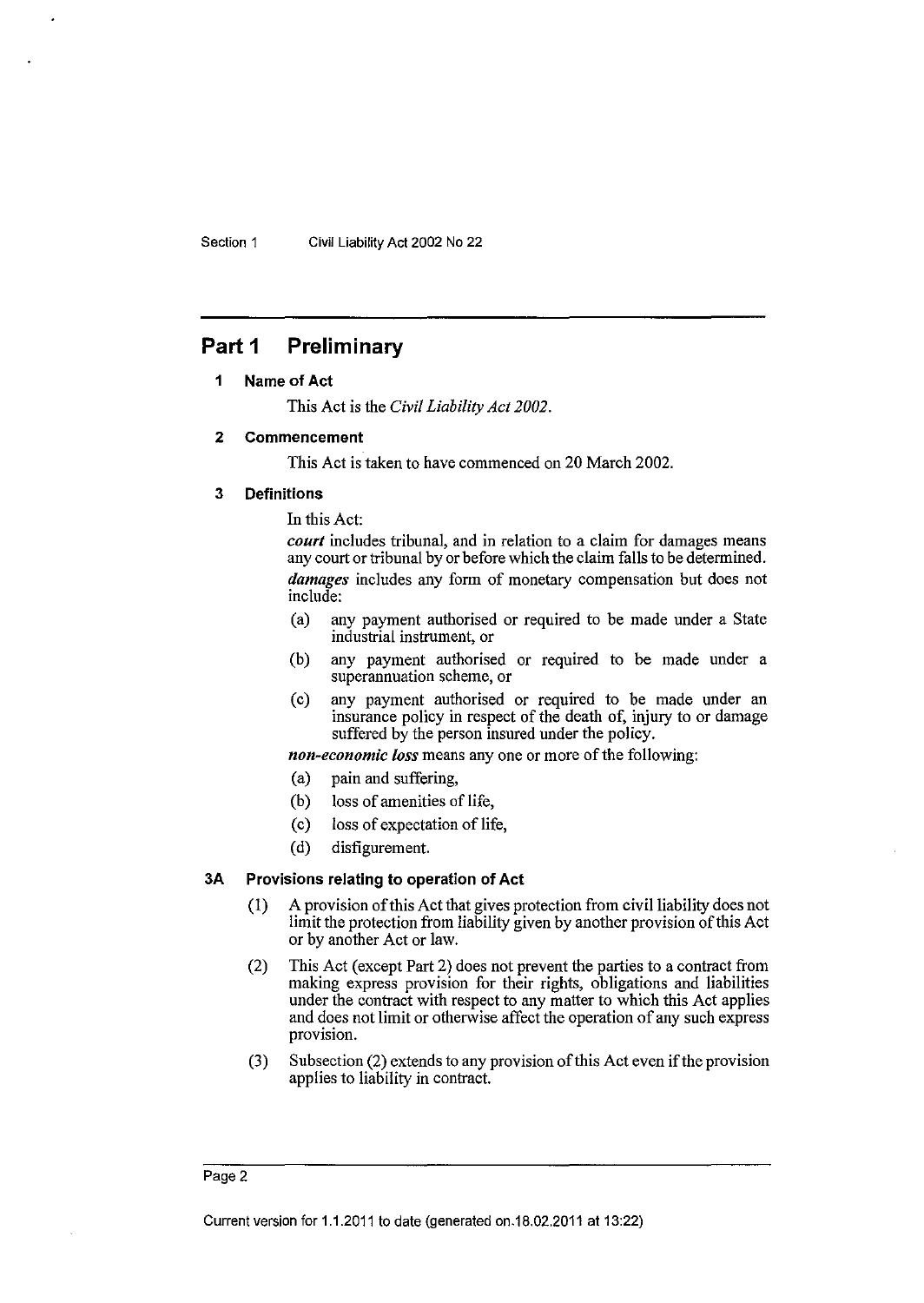#### **38 Civil liability excluded from Act**

- (I) The provisions of this Act do not apply to or in respect of civil liability (and awards of damages in those proceedings) as follows:
	- (a) civil liability of a person in respect of an intentional act that is done by the person with intent to cause injury or death or that is sexual assault or other sexual misconduct committed by the person---the whole Act except:
		- (i) section 15B and section 18 (!) (in its application to damages for any loss of the kind referred to in section 18  $(1)$  (c), and
		- (ii) Part 7 (Self-defence and recovery by criminals) in respect of civil liability in respect of an intentional act that is done with intent to cause injury or death, and
		- (iii) Part 2A (Special provisions for offenders in custody),
	- (b) civil liability in proceedings of the kind referred to in section II (Claims for damages for dust diseases etc to be brought under this Act) of the *Dust Diseases Tribunal Act 1989*—the whole Act except sections 15A and 15B and section 18 (I) (in its application to damages for any loss of the kind referred to in section 18 (I) (c)),
	- (c) civil liability relating to an award of personal injury damages (within the meaning of Part 2) where the injury or death concerned resulted from smoking or other use of tobacco products—the whole Act except section 15B and section 18 (1) (in its application to damages for any loss of the kind referred to in section 18  $(1)$  (c)),
	- (d) civil liability relating to an award to which Part 6 of the *Motor*  Accidents Act 1988 applies—the whole Act except the provisions that subsection (2) provides apply to motor accidents,
	- (e) civil liability relating to an award to which Chapter 5 of the *Motor Accidents Compensation Act 1999* applies (including an award to and in respect of which that Chapter applies pursuant to section 121 (Application of common law damages for motor accidents to railway and other public transport accidents) of the *Transport Administration Act 1988}--the* whole Act except the provisions that subsection (2) provides apply to motor accidents,
	- $(f)$  civil liability relating to an award to which Division 3 of Part 5 of the *Workers Compensation Act 1987* applies—the whole Act,
	- (g) civil liability for compensation under the *Workers Compensation Act 1987,* the *Workers Compensation (Bush Fire, Emergency and Rescue Services) Act 1987,* the *Workers' Compensation (Dust Diseases) Act 1942,* the *Victims Support and Rehabilitation Act*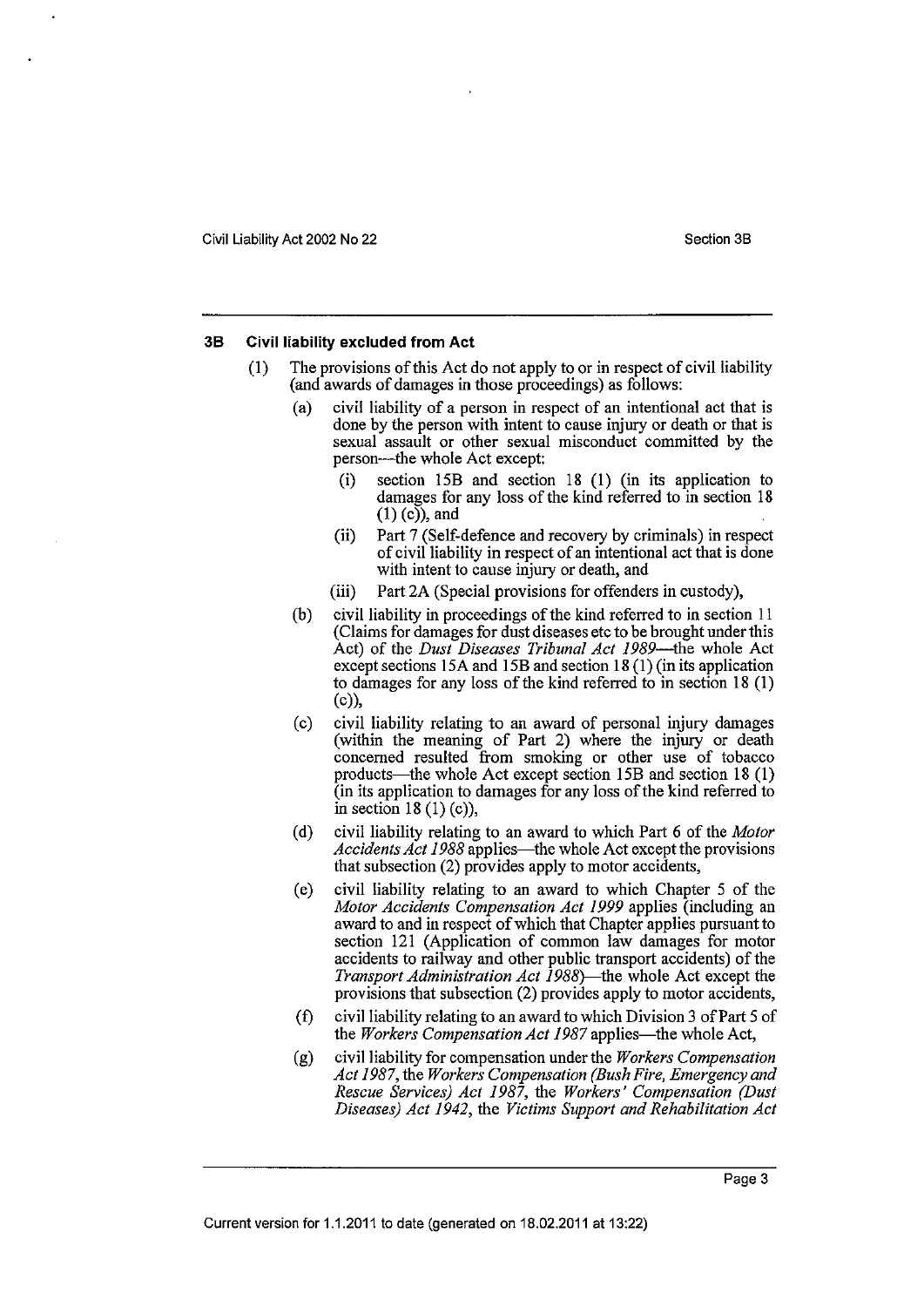*1996* or the *Anti-Discrimination Act 1977* or a benefit payable under the *Sporting Injuries Insurance Act 1978*—the whole Act.

- (2) The following provisions apply to motor accidents:
	- (a) Divisions  $1-4$  and  $8$  of Part 1A (Negligence),
	- (a!) section 15B (Damages for loss of capacity to provide domestic services),
	- (b) section 15C (Damages for loss of superannuation entitlements),
	- (c) section 17A (Tariffs for damages for non-economic loss),
	- (cl) section 18 (I) (in its application to damages for any loss of the kind referred to in section 18  $(1)$  (c)),
	- (d) Division 7 (Structured settlements) of Part 2,
	- (e) Part 3 (Mental harm),
	- (f) section 49 (Effect of intoxication on duty and standard of care),
	- (g) Part 7 (Self-defence and recovery by criminals),
	- (h) Part 8 (Good samaritans).
- (3) The regulations may exclude a specified class or classes of civil liability (and awards of damages in those proceedings) from the operation of all or any specified provisions of this Act. Any such regulation may make transitional provision with respect to claims for acts or omissions before the commencement of the regulation.

#### **3C Act operates to exclude or limit vicarious liability**

Any provision of this Act that excludes or limits the civil liability of a person for a tort also operates to exclude or limit the vicarious liability of another person for that tort.

#### **4 Miscellaneous provisions**

#### (I) **Act to bind Crown**

This Act binds the Crown in right of New South Wales and, in so far as the legislative power ofthe Parliament ofNew South Wales permits, the Crown in all its other capacities.

#### (2) **Regulations**

The Governor may make regulations, not inconsistent with this Act, for or with respect to any matter that by this Act is required or permitted to be prescribed or that is necessary or convenient to be prescribed for carrying out or giving effect to this Act.

#### (3) **Notes**

Notes included in this Act do not form part of this Act.

#### Page 4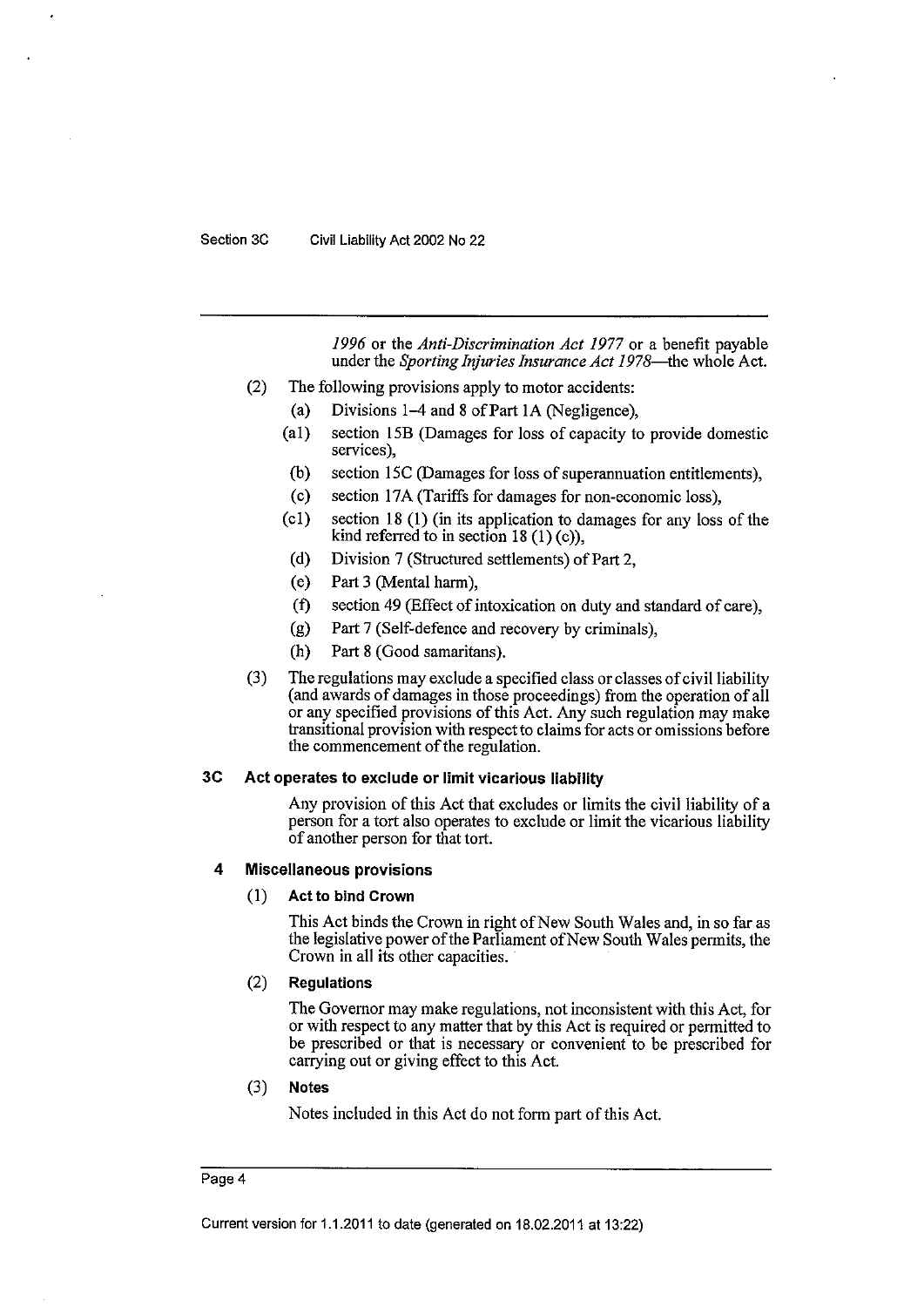Civil Liability Act 2002 No 22

 $\overline{a}$ 

Section 4

## ( 4) **Savings and transitional provisions**  Schedule 1 has effect.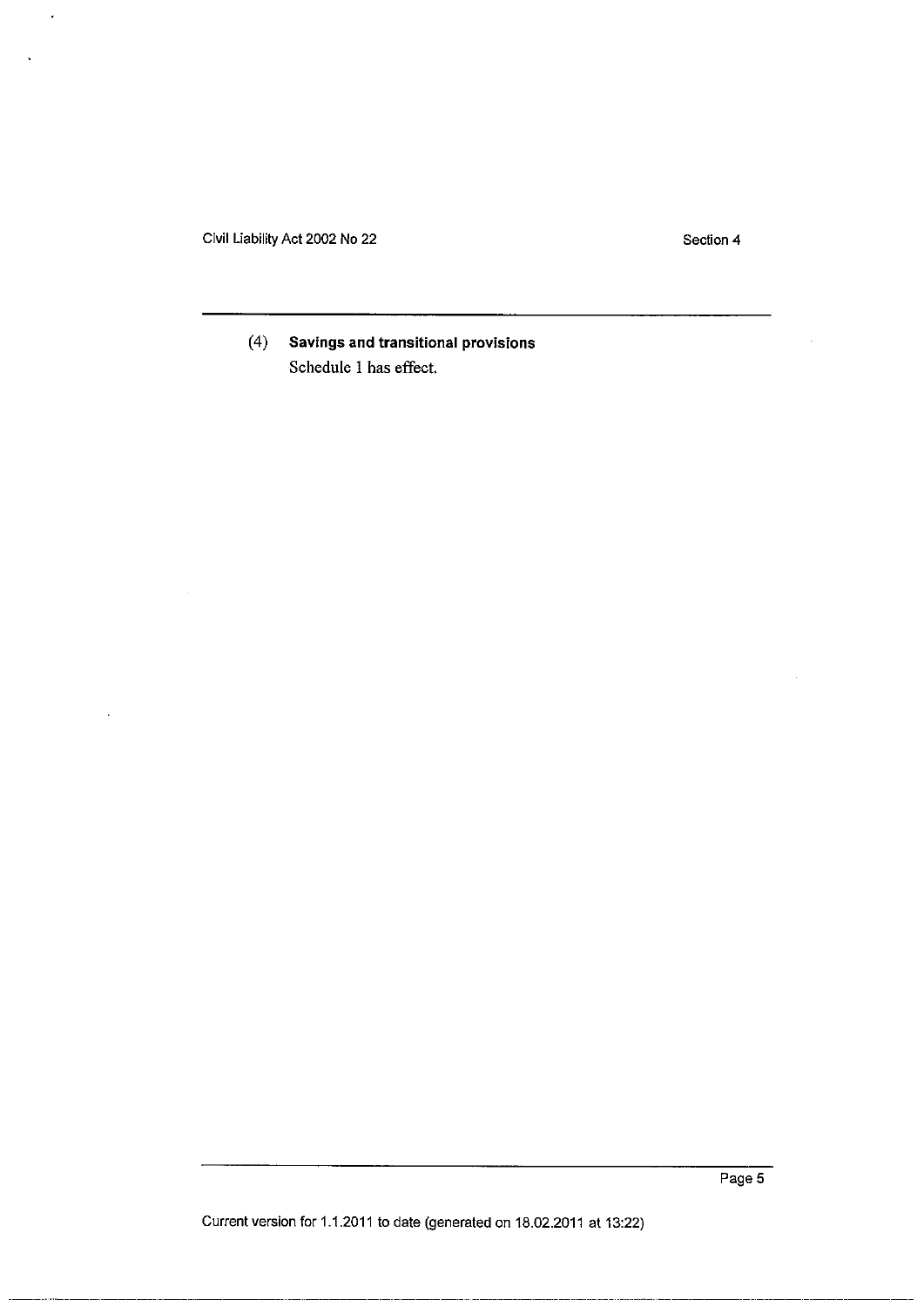## Part 1A Negligence

#### Division 1 Preliminary

#### 5 Definitions

In this Part:

*harm* means harm of any kind, including the following:

- (a) personal injury or death,
- (b) damage to property,
- (c) economic loss.

*negligence* means failure to exercise reasonable care and skill. *personal injury* includes:

- (a) pre-natal injury, and
- (b) impairment of a person's physical or mental condition, and
- (c) disease.

#### SA Application of Part

- (I) This Part applies to any claim for damages for harm resulting from negligence, regardless of whether the claim is brought in tort, in contract, under statute or otherwise.
- (2) This Part does not apply to civil liability that is excluded from the operation of this Part by section 3B.

#### Division 2 Duty of care

#### 58 General principles

- (I) A person is not negligent in failing to take precautions against a risk of harm unless:
	- (a) the risk was foreseeable (that is, it is a risk of which the person knew or ought to have known), and
	- (b) the risk was not insignificant, and
	- (c) in the circumstances, a reasonable person in the person's position would have taken those precautions.
- (2) In determining whether a reasonable person would have taken precautions against a risk of harm, the court is to consider the following (amongst other relevant things):
	- (a) the probability that the harm would occur if care were not taken,
	- (b) the likely seriousness of the harm,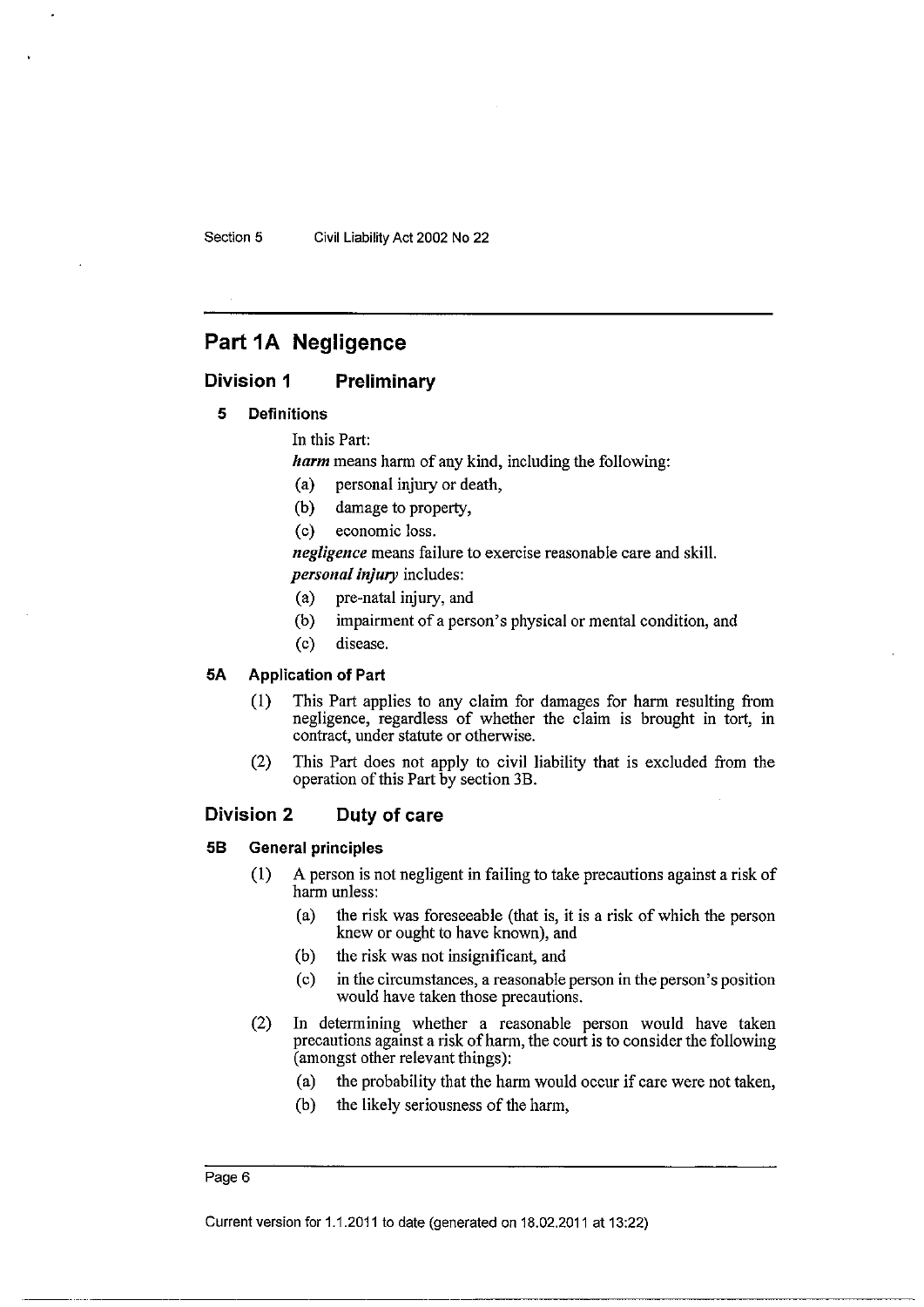- (c) the burden of taking precautions to avoid the risk of harm,
- (d) the social utility of the activity that creates the risk of harm.

#### **5C Other principles**

In proceedings relating to liability for negligence:

- (a) the burden of taking precautions to avoid a risk of harm includes the burden of taking precautions to avoid similar risks of harm for which the person may be responsible, and
- (b) the fact that a risk of harm could have been avoided by doing something in a different way does not of itself give rise to or affect liability for the way in which the thing was done, and
- (c) the subsequent taking of action that would (had the action been taken earlier) have avoided a risk of harm does not of itself give rise to or affect liability in respect of the risk and does not of itself constitute an admission of liability in connection with the risk.

#### **Division 3 Causation**

#### **50 General principles**

- {I) A determination that negligence caused particular harm comprises the following elements:
	- (a) that the negligence was a necessary condition of the occurrence of the harm *(factual causation),* and
	- (b) that it is appropriate for the scope of the negligent person's liability to extend to the harm so caused *(scope of liability).*
- (2) In determining in an exceptional case, in accordance with established principles, whether negligence that cannot be established as a necessary condition of the occurrence of harm should be accepted as establishing factual causation, the court is to consider (amongst other relevant things) whether or not and why responsibility for the harm should be imposed on the negligent party.
- (3) If it is relevant to the determination of factual causation to determine what the person who suffered harm would have done if the negligent person had not been negligent:
	- (a) the matter is to be determined subjectively in the light of all relevant circumstances, subject to paragraph (b), and
	- (b) any statement made by the person after suffering the harm about what he or she would have done is inadmissible except to the extent (if any) that the statement is against his or her interest.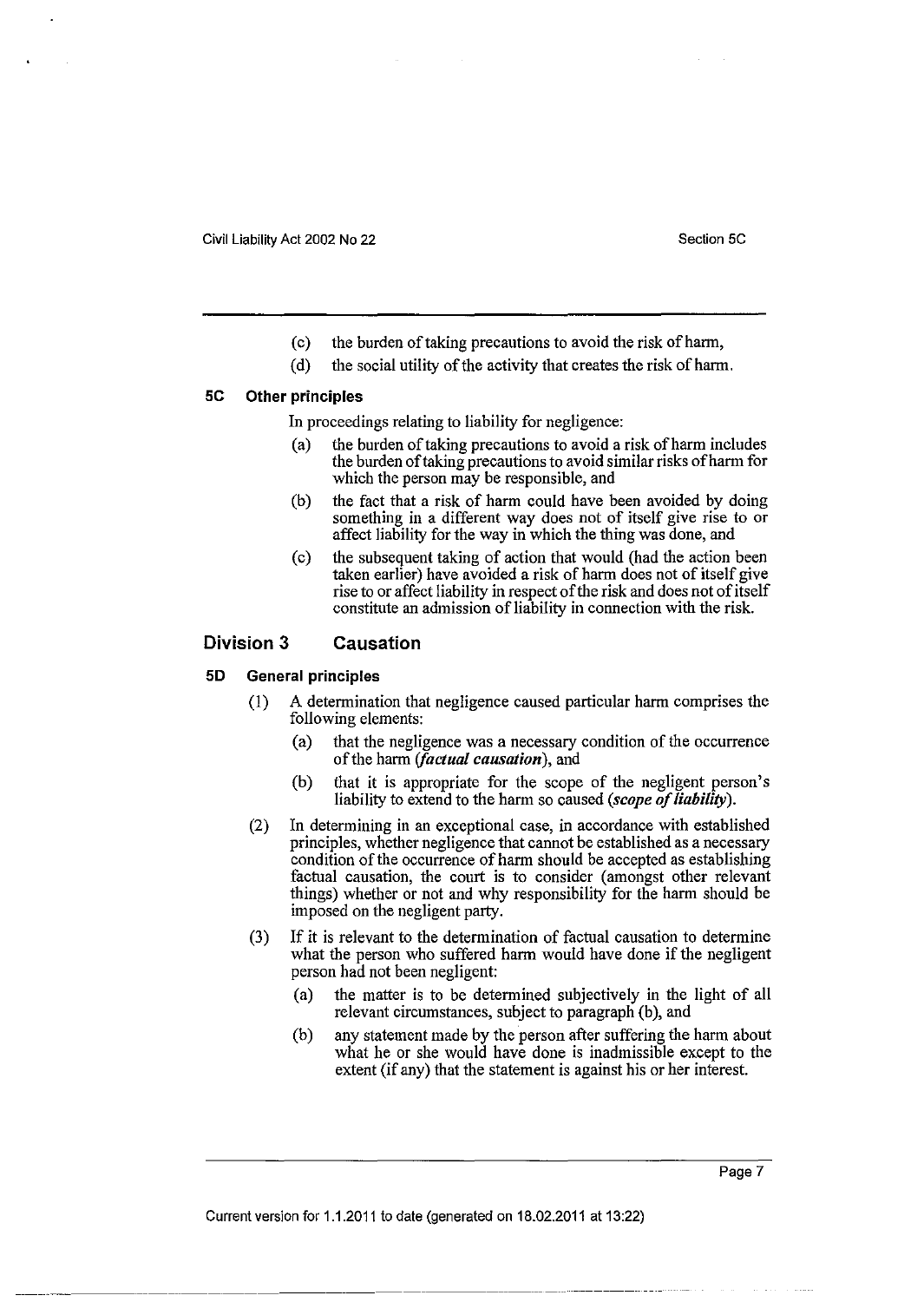( 4) For the purpose of determining the scope of liability, the court is to consider (amongst other relevant things) whether or not and why responsibility for the harm should be imposed on the negligent party.

#### SE Onus of proof

In determining liability for negligence, the plaintiff always bears the onus of proving, on the balance of probabilities, any fact relevant to the issue of causation.

#### Division 4 Assumption of risk

#### SF Meaning of "obvious risk"

- (I) For the purposes of this Division, an *obvious risk* to a person who suffers harm is a risk that, in the circumstances, would have been obvious to a reasonable person in the position of that person.
- (2) Obvious risks include risks that are patent or a matter of common knowledge.
- (3) A risk of something occurring can be an obvious risk even though it has a low probability of occurring.
- (4) A risk can be an obvious risk even if the risk (or a condition or circumstance that gives rise to the risk) is not prominent, conspicuous or physically observable.

#### 5G Injured persons presumed to be aware of obvious risks

- (I) In determining liability for negligence, a person who suffers harm is presumed to have been aware of the risk of harm if it was an obvious risk, unless the person proves on the balance of probabilities that he or she was not aware of the risk.
- (2) For the purposes of this section, a person is aware of a risk if the person is aware of the type or kind of risk, even if the person is not aware of the precise nature, extent or manner of occurrence of the risk.

#### SH No proactive duty to warn of obvious risk

- (I) A person *(the defendant)* does not owe a duty of care to another person *(the plaintiff)* to warn of an obvious risk to the plaintiff.
- (2) This section does not apply if:
	- (a) the plaintiff has requested advice or information about the risk from the defendant, or
	- (b) the defendant is required by a written law to warn the plaintiff of the risk, or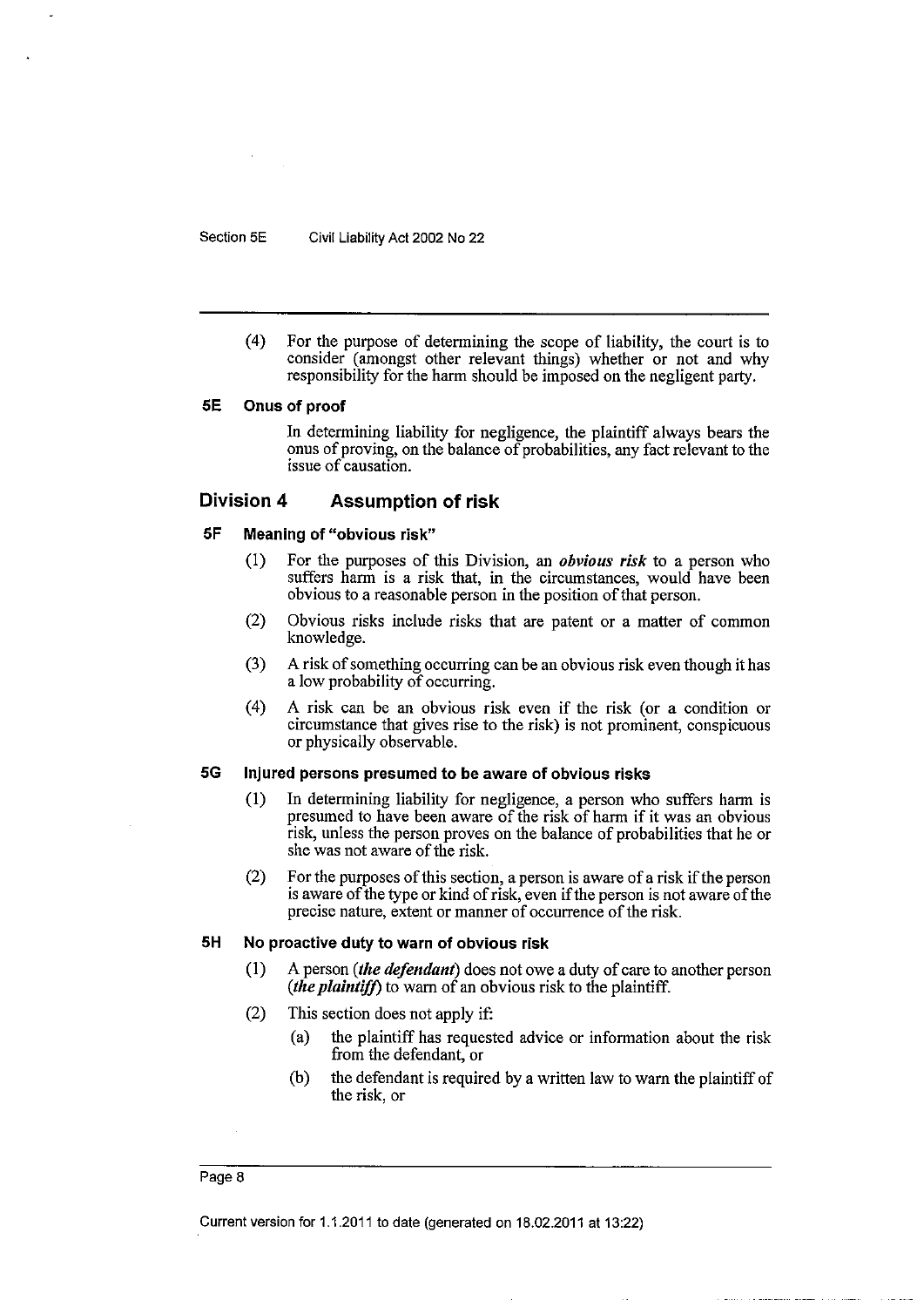- (c) the defendant is a professional and the risk is a risk of the death of or personal injury to the plaintiff from the provision of a professional service by the defendant.
- (3) Subsection (2) does not give rise to a presumption of a duty to warn of a risk in the circumstances referred to in that subsection.

#### **51 No liability for materialisation of inherent risk**

- (I) A person is not liable in negligence for harm suffered by another person as a result of the materialisation of an inherent risk.
- (2) An *inherent risk* is a risk of something occurring that cannot be avoided by the exercise of reasonable care and skill.
- (3) This section does not operate to exclude liability in connection with a duty to warn of a risk.

### **Division 5 Recreational activities**

#### **5J Application of Division**

- (I) This Division applies only in respect of liability in negligence for harm to a person *(the plaintiff)* resulting from a recreational activity engaged in by the plaintiff.
- (2) This Division does not limit the operation of Division 4 in respect of a recreational activity.

#### **5K Definitions**

In this Division:

*dangerous recreational activity* means a recreational activity that involves a significant risk of physical harm.

*obvious risk* has the same meaning as it has in Division 4.

*recreational activity* includes:

- (a) any sport (whether or not the sport is an organised activity), and
- (b) any pursuit or activity engaged in for enjoyment, relaxation or leisure, and
- (c) any pursuit or activity engaged in at a place (such as a beach, park or other public open space) where people ordinarily engage in sport or in any pursuit or activity for enjoyment, relaxation or leisure.

Page 9

--~ .. --~-----~-----·-··-··--·······--------~- .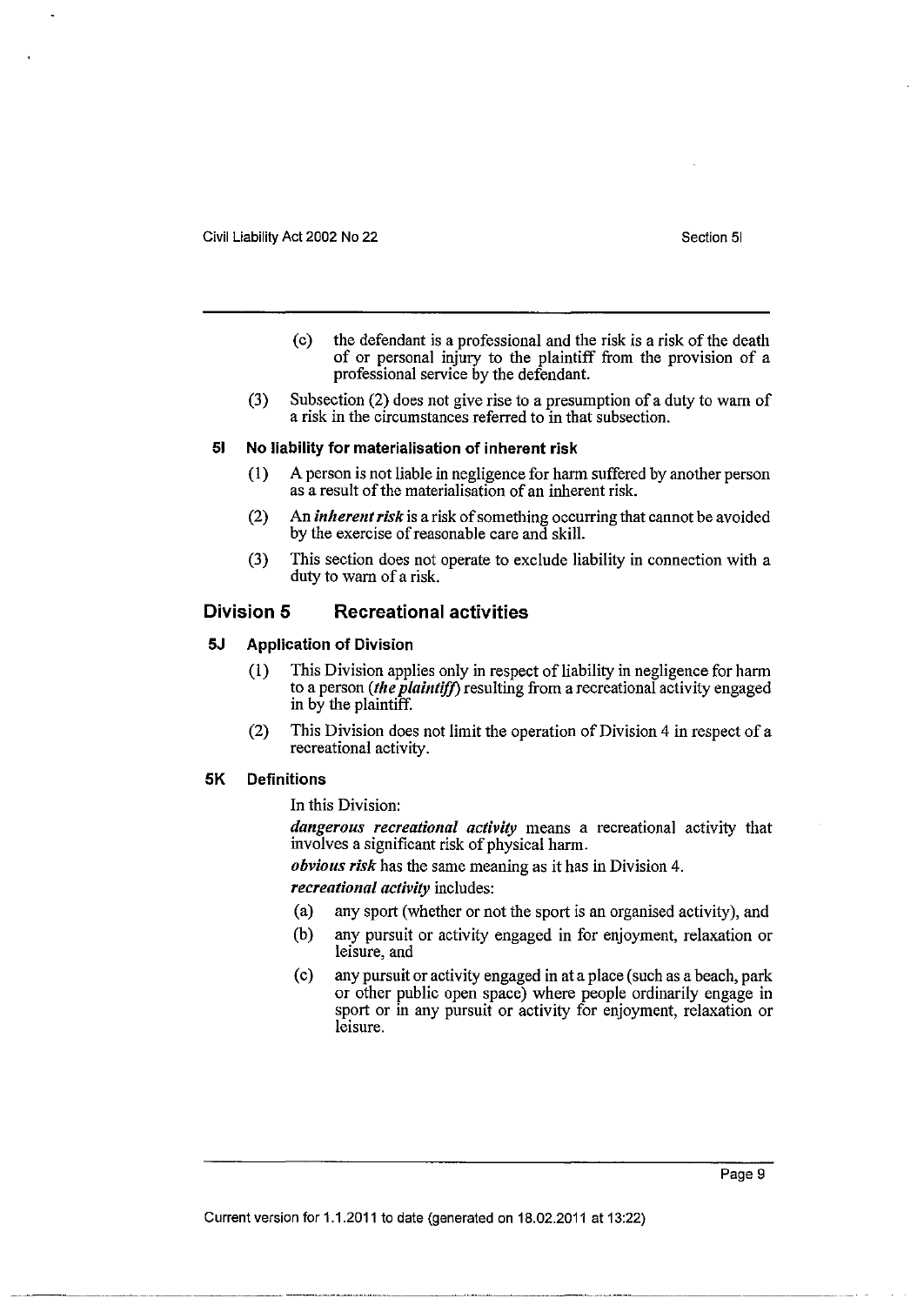#### **5L No liability for harm suffered from obvious risks of dangerous recreational activities**

- (1) A person *(the defendant)* is not liable in negligence for harm suffered by another person *(the plaintiff)* as a result of the materialisation of an obvious risk of a dangerous recreational activity engaged in by the plaintiff.
- (2) This section applies whether or not the plaintiff was aware of the risk.

#### **5M No duty of care for recreational activity where risk warning**

- (I) A person *(the defendant)* does not owe a duty of care to another person who engages in a recreational activity *(the plaintiff)* to take care in respect of a risk of the activity if the risk was the subject of a risk warning to the plaintiff.
- (2) If the person who suffers harm is an incapable person, the defendant may rely on a risk warning only if:
	- (a) the incapable person was under the control of or accompanied by another person (who is not an incapable person and not the defendant) and the risk was the subject of a risk warning to that other person, or
	- (b) the risk was the subject of a risk warning to a parent of the incapable person (whether or not the incapable person was under the control of or accompanied by the parent).
- (3) For the purposes of subsections (1) and (2), a risk warning to a person in relation to a recreational activity is a warning that is given in a manner that is reasonably likely to result in people being warned of the risk before engaging in the recreational activity. The defendant is not required to establish that the person received or understood the warning or was capable of receiving or understanding the warning.
- ( 4) A risk warning can be given orally or in writing (including by means of a sign or otherwise).
- ( 5) A risk warning need not be specific to the particular risk and can be a general warning of risks that include the particular risk concerned (so long as the risk warning warns of the general nature of the particular risk).
- ( 6) A defendant is not entitled to rely on a risk warning unless it is given by or on behalf of the defendant or by or on behalf of the occupier of the place where the recreational activity is engaged in.
- (7) A defendant is not entitled to rely on a risk warning if it is established (on the balance of probabilities) that the harm concerned resulted from a contravention of a provision of a written law of the State or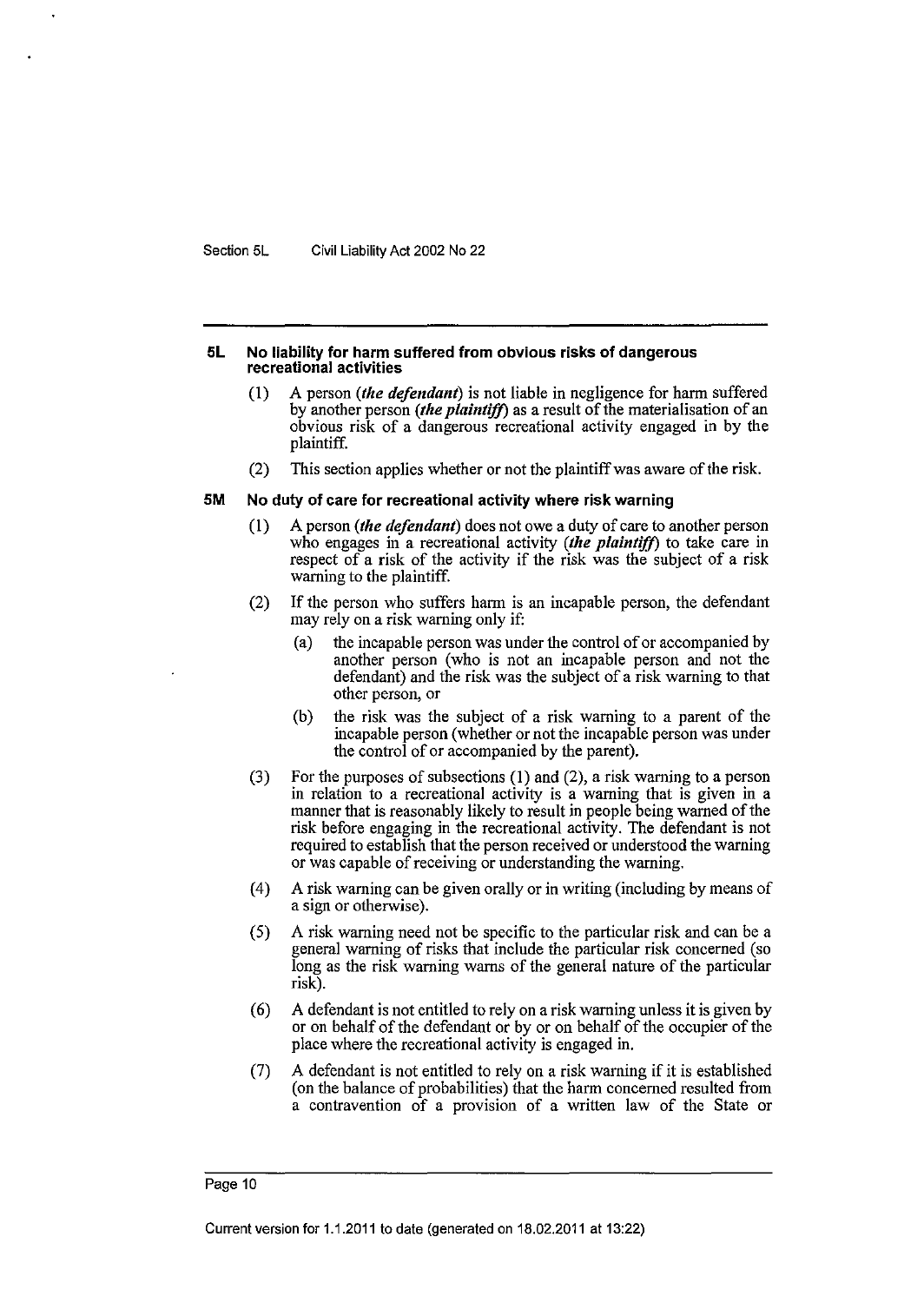Commonwealth that establishes specific practices or procedures for the protection of personal safety.

- (8) A defendant is not entitled to rely on a risk warning to a person to the extent that the warning was contradicted by any representation as to risk made by or on behalf of the defendant to the person.
- (9) A defendant is not entitled to rely on a risk warning if the plaintiff was required to engage in the recreational activity by the defendant.
- (10) The fact that a risk is the subject of a risk warning does not of itself **mean:** 
	- (a) that the risk is not an obvious or inherent risk of an activity, or
	- (b) that a person who gives the risk warning owes a duty of care to a person who engages in an activity to take precautions to avoid the risk of harm from the activity.
- (II) This section does not limit or otherwise affect the effect of a risk warning in respect of a risk of an activity that is not a recreational activity.
- (12) In this section:

*incapable person* means a person who, because of the person's young age or a physical or mental disability, lacks the capacity to understand the risk warning'.

*parent* of an incapable person means any person (not being an incapable person) having parental responsibility for the incapable person.

#### **5N Waiver of contractual duty of care for recreational activities**

- (I) Despite any other written or unwritten law, a term of a contract for the supply of recreation services may exclude, restrict or modify any liability to which this Division applies that results from breach of an express or implied warranty that the services will be rendered with reasonable care and skill.
- (2) Nothing in the written law of New South Wales renders such a term of a contract void or unenforceable or authorises any court to refuse to enforce the term, to declare the term void or to vary the term.
- (3) A term of a contract for the supply of recreation services that is to the effect that a person to whom recreation services are supplied under the contract engages in any recreational activity concerned at his or her own risk operates to exclude any liability to which this Division applies that results from breach of an express or implied warranty that the services will be rendered with reasonable care and skill.

Page 11

···-··--------------------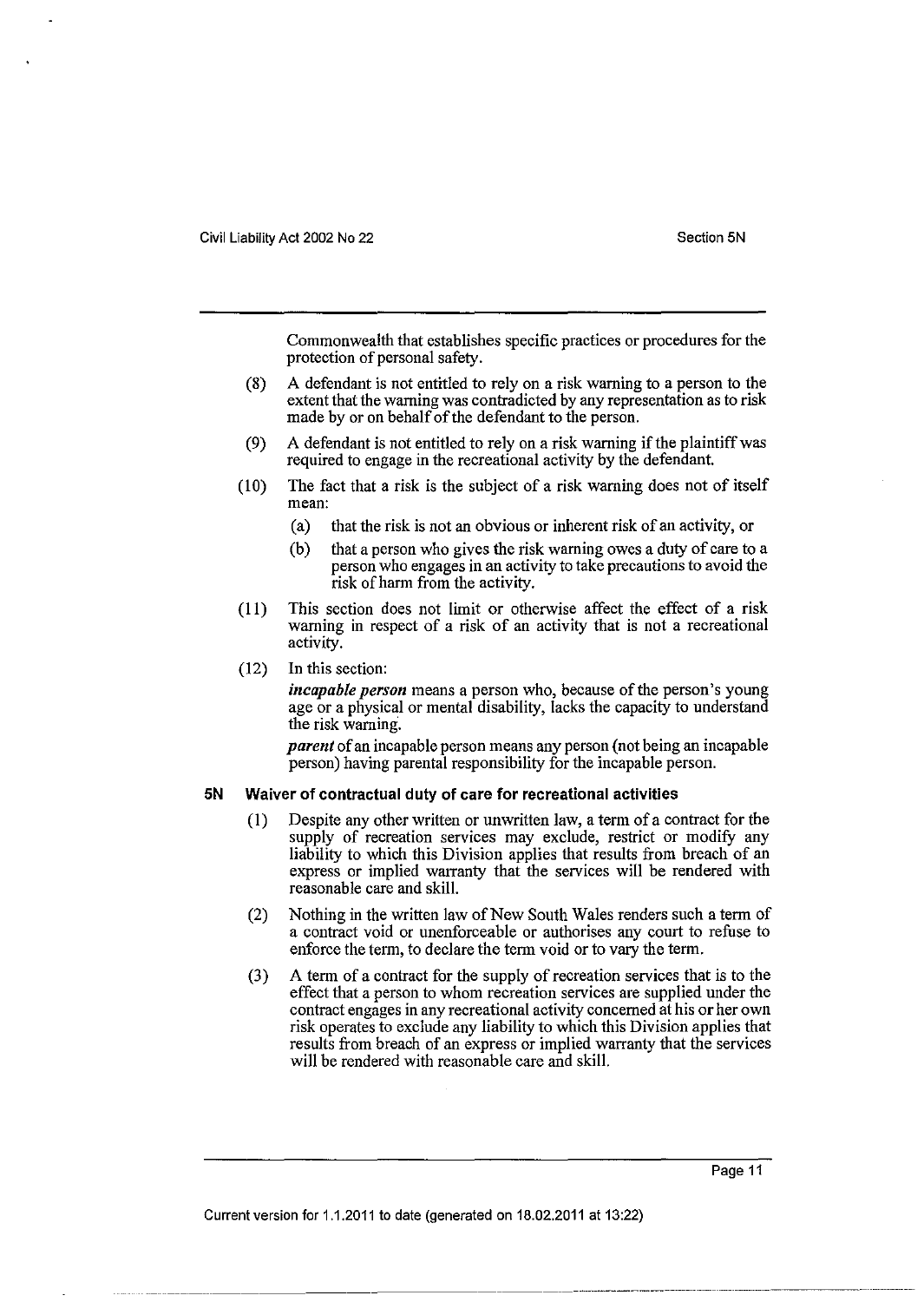- (4) In this section, *recreation services* means services supplied to a person for the purposes of, in connection with or incidental to the pursuit by the person of any recreational activity.
- (5) This section applies in respect of a contract for the supply of services entered into before or after the commencement of this section but does not apply in respect of a breach of warranty that occurred before that **commencement.**
- ( 6) This section does not apply if it is established (on the balance of probabilities) that the harm concerned resulted from a contravention of a provision of a written law of the State or Commonwealth that establishes specific practices or procedures for the protection of personal safety.

#### **Division 6 Professional negligence**

#### **50 Standard of care for professionals**

- (I) A person practising a profession *(a professional)* does not incur a liability in negligence arising from the provision of a professional service if it is established that the professional acted in a manner that (at the time the service was provided) was widely accepted in Australia by peer professional opinion as competent professional practice.
- (2) However, peer professional opinion cannot be relied on for the purposes of this section if the court considers that the opinion is irrational.
- (3) The fact that there are differing peer professional opinions widely accepted in Australia concerning a matter does not prevent any one or more (or all) of those opinions being relied on for the purposes of this section.
- ( 4) Peer professional opinion does not have to be universally accepted to be considered widely accepted.

#### **SP Division does not apply to duty to warn of risk**

This Division does not apply to liability arising in connection with the giving of (or the failure to give) a warning, advice or other information in respect of the risk of death of or injury to a person associated with the provision by a professional of a professional service.

#### **Division 7 Non-delegable duties and vicarious liability**

#### **SQ Liability based on non-delegable duty**

(1) The extent of liability in tort of a person *(the defendant)* for breach of a non-delegable duty to ensure that reasonable care is taken by a person in the carrying out of any work or task delegated or otherwise entrusted